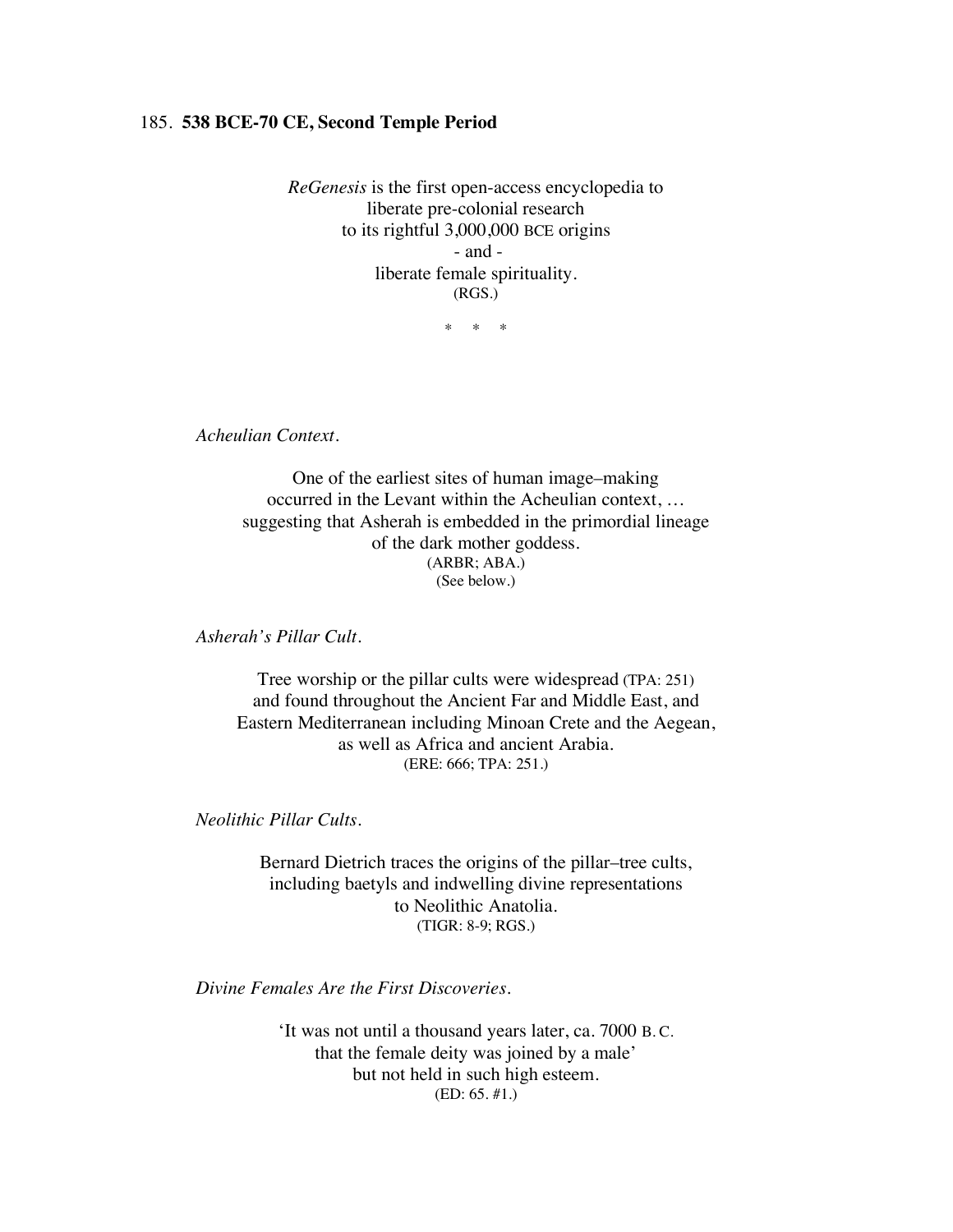*Asherah in the Temple.*

King Manasseh, 'who led Judah into *sin*,' placed an image of Asherah, the Canaanite fertility goddess, in the temple of the Lord. (II Kgs 21.17; TPCR: 31.)

*Asherah into the Christian Era.*

New research on a forgotten Greek 'travelogue' argues that Canaanite religion in general – and the cult [culture] of Asherah in particular – lasted until well into the Christian era. (TPCR: 31.)

*Legacy of Yahweh's Patrimony.* 

I am the first and I am the last; and beside me there is no God. (Isa. 44.6.)

*Yahweh's Jealousy.*

You shall bow down to no other God, Yahweh's name is the Jealous One; he is a jealous God. (Ex 34.14-15.)

*Religious Authority.*

Since religious authority in the West has always been exercised by male priesthood [priests, rabbanim and a'immah], and required immediate and total acceptance by the believing community, this, too, contributed mightly to the sense of patriarchal responsibility for the unfolding of Western [global] History. (BPMP.)

*Persons Persecuted.*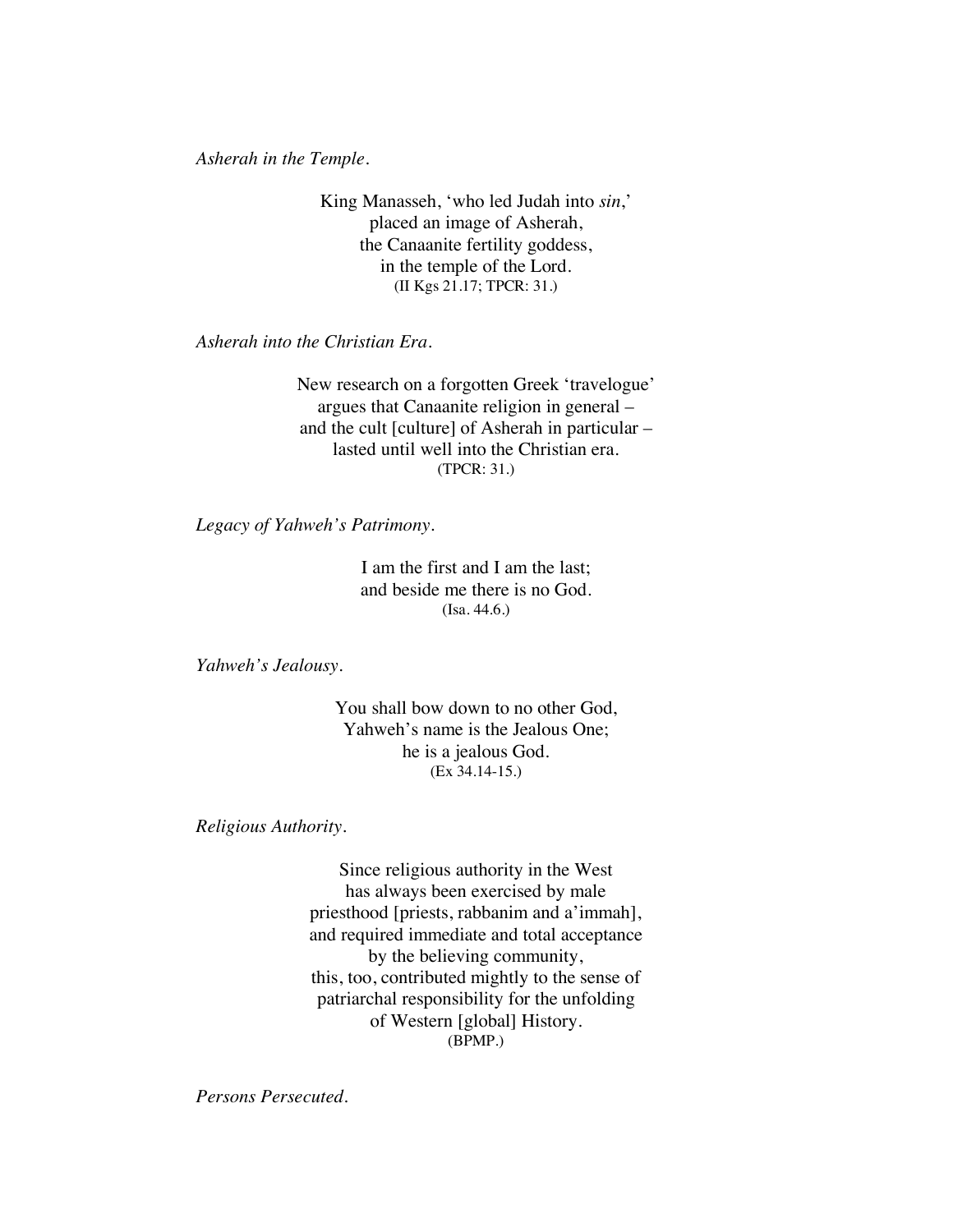Persons persecuted by the canonical tradition may have been disproportionately female. (SOF: 261.)

*Second Temple.*

Woman – goddess as woman and woman as goddess – was no more. (RDW: 120.)

*Outsiders and Heretics.*

The existence of a canon or a canonical tradition implies the existence of outsiders and *heretics*. (SOG: 261.)

Second Temple Overview:

The Second Temple, Israel's last ancient sanctuary was constructed after the Babylon exile. (Ezra 1.2-4.) "The temple was rebuilt between [538]-515, and later restored by Ezra, c. 458 BCE. Judaism followed with the completion of *Laws* and *The Prophets* (of Israel) in the *Hebrew Bible* and the reconstruction of the Second Temple." \* (According to Meyers, this temple actually spans close to six centuries.) (TET: 33.) Unlike Solomon's Temple, the role and function of goddesses, priestesses, non–officiating females, plus non–Yahwistic (i.e. *idolatry*) rites and rituals were restricted, redefined, reduced, or fully eliminated. Lincoln says that "sacrifice and the use of statues ceased to form the center of ritual practice, and material mediations of every sort diminished in their import." (GAD: 79.) Examples are: the displacement of the Shekhinah (the *female face of Yahweh* (HG: 105-11)); removal of all sun images and bronze (Asherah) *Brazen Serpents \*\* (*II K 18.4); and replacement of Asherah's priestess and women musicians with male Levite priests. (RDW: 139.) History underscores a 'pillar to post' removal/re– introduction of Asherah's sacred trees–groves–poles (MOO: 376) the so–called *abominable* images of inexplicable Yahwistic jealousy (Dt 4.16-18; II K 21) resulting in ongoing closures/re–openings of local shrines (RJW: 274) and use of masseboth (sacred stones). (MOO: 375.) \*\*\* In support of Yahwistic monotheism, "the prophets, with-in the general framework of their over-all opposition to any form of idolatry, spoke up against the Asherah cult [culture] in particular." (TGA: 49.)

\* (RGS: 586, Destruction of the First Temple.) (MG: 449-454, 640-641; BFV; VH: 6; TET.) \*\* "Throughout the ancient Eastern Mediterranean, snakes had close connections with goddesses. First in their self–renewing sloughing of their skins, snakes epitomize the mystery of birth, death, and rebirth (GGL: 134)."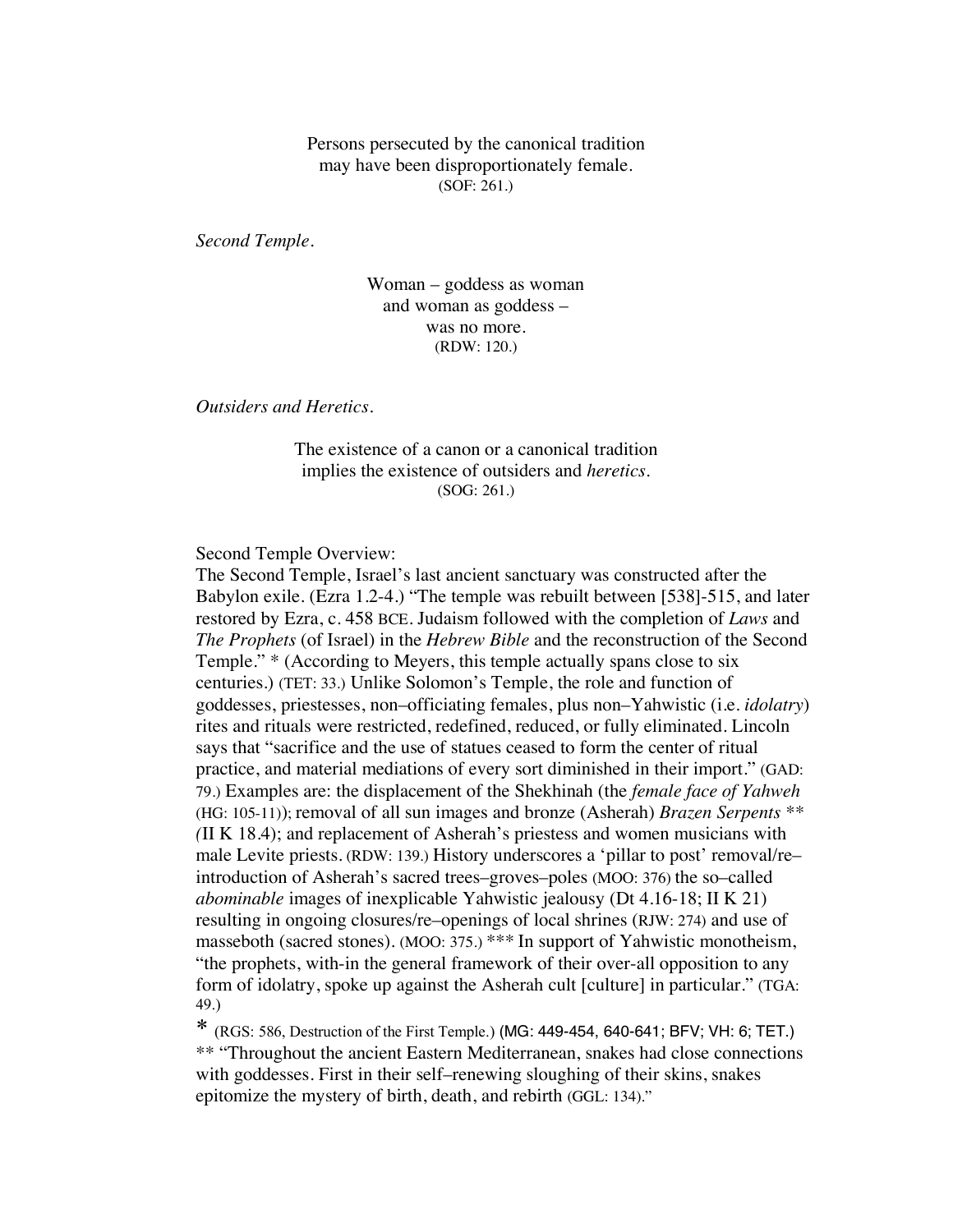\*\*\* "The Old Testament leaves no doubt that masseboth and Asherim were standard fixtures in Canaanite sanctuaries, and that veneration of the Asherah flourished among the Israelites, despite the fulminations of the prophets, from the time of the Judges  $(12<sup>th</sup>$  and  $11<sup>th</sup>$  **centuries**) (MOO: 377)."

### Anomalies:

Anomalies included the biblical (canonical) transition from a polytheistic belief system \* to rigid monotheism – and – transition from matrilineal rights to patrilineal obsessions. \*\* "At crucial points, proponents of the canonical traditions engaged in ideological struggles with competing religious traditions in the course of which female symbolism and female power were actively suppressed (SOF: 262)." Or as Cohen says about women in ancient biblical societies, "a woman's personhood is established only through a relationship with a man, whereas a man's is established on his own." (BJ.) In essence, "all positions of leadership – in government, religious life, tribe and family – lay in the hands of men and passed [only] along the male line." (RJW: 274.) At the expense of the obvious, disruptions prevailed. There were numerous plunderings over the centuries, along with a succession of reconstructions and restorations \*\*\* due to patristic vacillation, financial instability, conflicting pantheons, political discord, acrimonious discrimination, and biblical pandemonium. Also, as Meyers notes, "the constant refashioning of ancient Israel's shrine has obscured the permanent symbols and images in sacred architecture." (TET: 33.) The Second Temple was destroyed during the Roman conquest in 70 CE.

\* "[Previously], polytheistic, or rather Baalistic, belief and worship flourished and shrines to the various deities, Yahweh included, dotted the countryside (RJW: 274)." Also, keep in mind that as a result of ongoing intermarriages between the Hebrews and Canaanites along with numerous other tribes, "the establishment of family and religious ties [therefore] went hand in hand, and 'the Children of Israel … served the Baals and the Asherahs.'" (TGA: 39.) (Jg 3.5-7.) Additionally, "women who had been reared in goddess worshiping traditions would not easily give up the symbol of female power." (SOF: 265.)

\*\* For alternative matrilineal considerations by S. J. D. Cohen who refers to his knowledge base from the vantage of a *phallocentric male* (BJ: 292-293), see (BJ: 263-309.)

\*\*\* Ongoing re–constructions and restorations included reintroducing Asherah into the Second Temple and rebuilding pillars and other forms of idolatry on high places. (TGA: 49-50.)

Yahweh, intermarriage, and other concerns:

Matrilinear customs and intermarriage (OM: 19-53) were known and apparently threatening to Yahweh, as evidenced in Deuteronomy 7.1-6. As a result, punitive measures are well documented that not only pertained to marriages between Jews and Pagans but also Pagan standing stones, idols, and Asherah's sacred poles.

When Yahweh your god has led you into the land you are entering to make your own, many nations will fall before you: Hittites, Girgashites, Amorites, Canaanites, Perizzites, Hivites and Jebusites, seven nations greater and stronger than yourselves. Yahweh your God will deliver them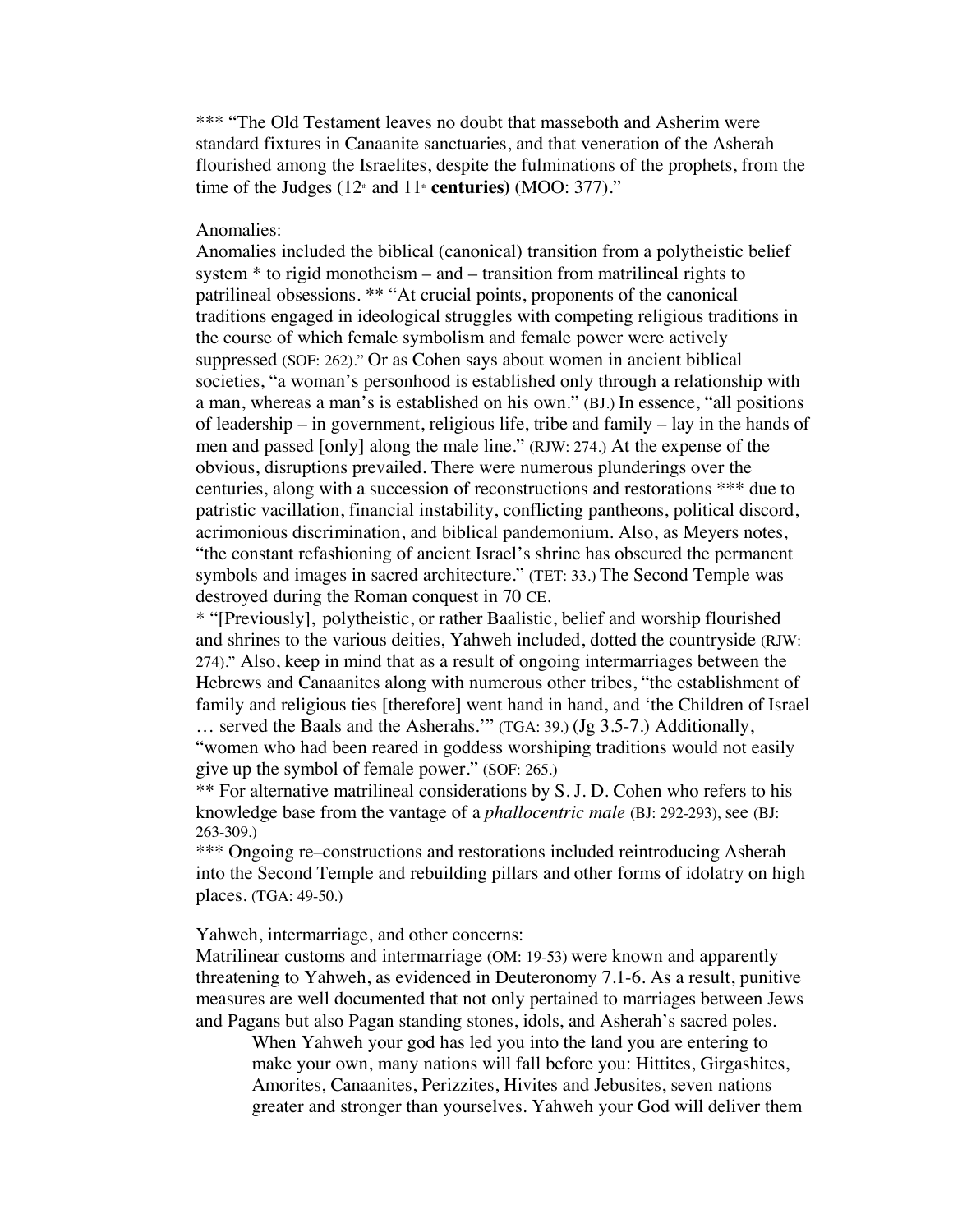over to you and you will conquer them. You must lay them under ban. You must make no covenant with them nor show them any pity. You must not marry with them; you must not give a daughter of yours to a son of theirs, nor take a daughter of theirs for a son of yours, for this would turn away your son from following me to serving other gods \* and the anger of Yahweh would blaze out against you and soon destroy you. Instead, deal with them like this: tear down their altars, smash their standing stones, cut down their sacred poles and set fire to their idols. For you are a people consecrated to Yahweh your God; it is you that Yahweh our God has chosen to be his very own people out of all the peoples on earth (Dt 7.1-6).  $*$  (Baal, El, etc.)

## 'Yahweh Alone' Groups:

In Carol Christ's interpretation of Morton Smith's *Palestinian Parties and Politics That Shaped the Old Testament*, she says that one consequence of suppressing polytheism by the Yahweh alone groups was the elimination of goddess worship. (SOF.)

He argued that widespread adherence to monotheism in ancient Israel was a fiction created by ultimately victorious 'Yahweh alone' groups that established control of Israelite religion after the Babylon exile. These 'Yahweh alone' groups edited and rewrote the texts which became the biblical canon to make them conform to their view that the worship of Yahweh alone was the true religion of ancient Israel and Judah from the beginning and that worship of gods and goddesses other than Yahweh constituted heretical deviation. According to Smith the dominant groups in ancient Israel and Judah were polytheistic, worshipping several gods and goddesses, including Baal, Anath, Asherah, El, and others, alongside Yahweh. The defining characteristic of ancient Hebrew religion was worship of Yahweh, but not worship of Yahweh only (SOF: 263).

OT contradictions:

[What] we have in the various Old Testaments is not one literature of a single part but the literature of a large number and long succession of parties which sometimes have come together by compromise in more or less enduring alliances, sometimes have been separated by quarrels, and finally, because of their separation, have preserved different collections of the literature – Pharisaic and Samaritan, Greek and Syriac. Evidence of their earlier differences appears in the contradictions between and within the various Old Testament books; evidence of their alliances appears in the common preservation of such contradictory material. …This is particularly true of the legal material in which contradictions were most serious. …Israelite law is generally recognized to have developed from a multitude of sources – the tribal traditions of the nomads, the laws of the Canaanite cities, the rules of the various shrines, and the rulings of the kings. From the earliest history of Israel, therefore, 'problems in conflicts of laws' must have been frequent, and the traditions of harmonistic oral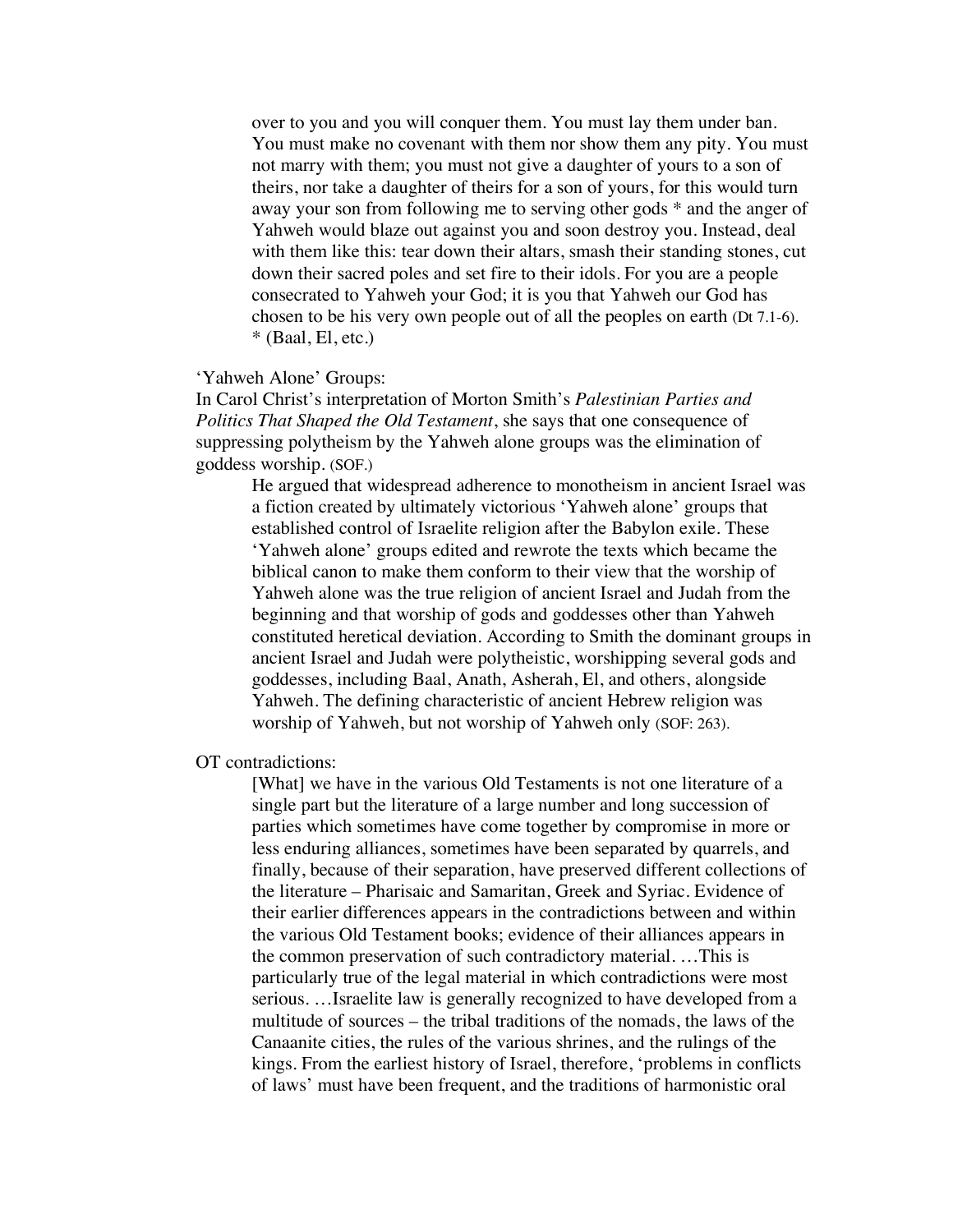exegesis must go back far beyond the oldest of the preserved codes (PPAP: 11-14).

## Baal:

Origins of Old Testament Baal \* may be Assyrian Bil of Bal of the *heathen* (?) Mesopotamian Sabians, later Babylonian Mendeans. Pantheon worship of local gods indicates worship of Asherah's wooden pillars, trees, and groves along with Baal (or Baal Peor) as a stone pillar (sacred stone, primitive masseboth, or obelisk altar.) \*\* (TGA: 44-47; ENBR: III: 175; OT Kings; Judges: 6.25, 28.) According to Carter, "the sweeping reforms of King Hezekiah (ca. 719-699 BCE) and King Josiah (640-609 BCE) abolished from Israelite worship the use of masseboth– the Hebrew word for erected stones–and other elements of Canaanite religion." (MOO: 375.) Although the masseboth were purged in the "worship of Yahweh," it continued via the Phoenicians. "Evidence of some form of massebah [and masks] appear in all *non*–*Greek* sanctuaries (MOO: 376)."

\* Baal is also analogous with Akkadian Belu.

\*\* Asherah (as tree/grove) and Baal (as obelisk) were also co-worshipped at Hazor (Hatzor). (GGL.)

### Asherah:

The ancient polytheistic Levantines (Syrians–Canaanites) revered the three great goddesses, Anath (Anat), Astarte, \* and Asherah/*Asherahs* (TGA: 38; WIS: 508; HG: 47) from the Bronze Age (if not earlier) into the Israelite Age when Asherah was the likely consort of Yahweh as noted in Ugarit \*\* and Hebrew Bible. \*\*\* She was the chief goddess, also known as "*qnyt* '*lim*, 'procreatress of the gods' or '*um* '*l*(*m*), 'mother of the gods.'" (AMST: 47.) As chief Canaanite goddess, she was Lady Asherah – of – the-Sea, lion lady, and consort of El, later Ba'l or Baal. (CMWE: 184; HG: 36-37.) Asherah was also known by her Ugaritic names, goddess Elat (AMST: 40)–plus–Athira, `trt. (GGL: 131.)

\* Astarte is translated as womb, "that which issues from the womb." (HG: 57.) \*\* Ugarit is modern Ras Shamra on the coast of Syria.

\*\*\* For further archaeological finds and related translations see: Kuntillet Ajrud; Khirbet el Qom; the Taanach libation stand; Ekron site; Lachish temple site; and Bronze Age Ras Shamra texts. (CMWE: 184; HG: 36-37; GHW.) (GHW: 131-132, 202; AGL: 192-3; UTI: 135; ATLM: 8; WIS: 509-511.)

# Asherah's Chronological Considerations:

Ugarit Asherah (Ashratum) was revered c. 1750, preceded by Sidonian Astarte. (TGA: 39, 44.) But as noted by Kien, "Middle Bronze Age, 2000-1450 BCE (RDW: 49) ushered in the urbanization of Canaan that included a religious pantheon headed by the father god El and progenitress – creatress of the gods, Asherah (UTI: 131.)" \* Also, much earlier considerations deserve mention here regarding analytical evidence during hominization pertaining to measurable skeletal morphologies, and tool typologies. (BRF: 327-328.) \* (RGS: 2000, Asherah).

Asherah, Acheulian tool technology, and the Levant: \*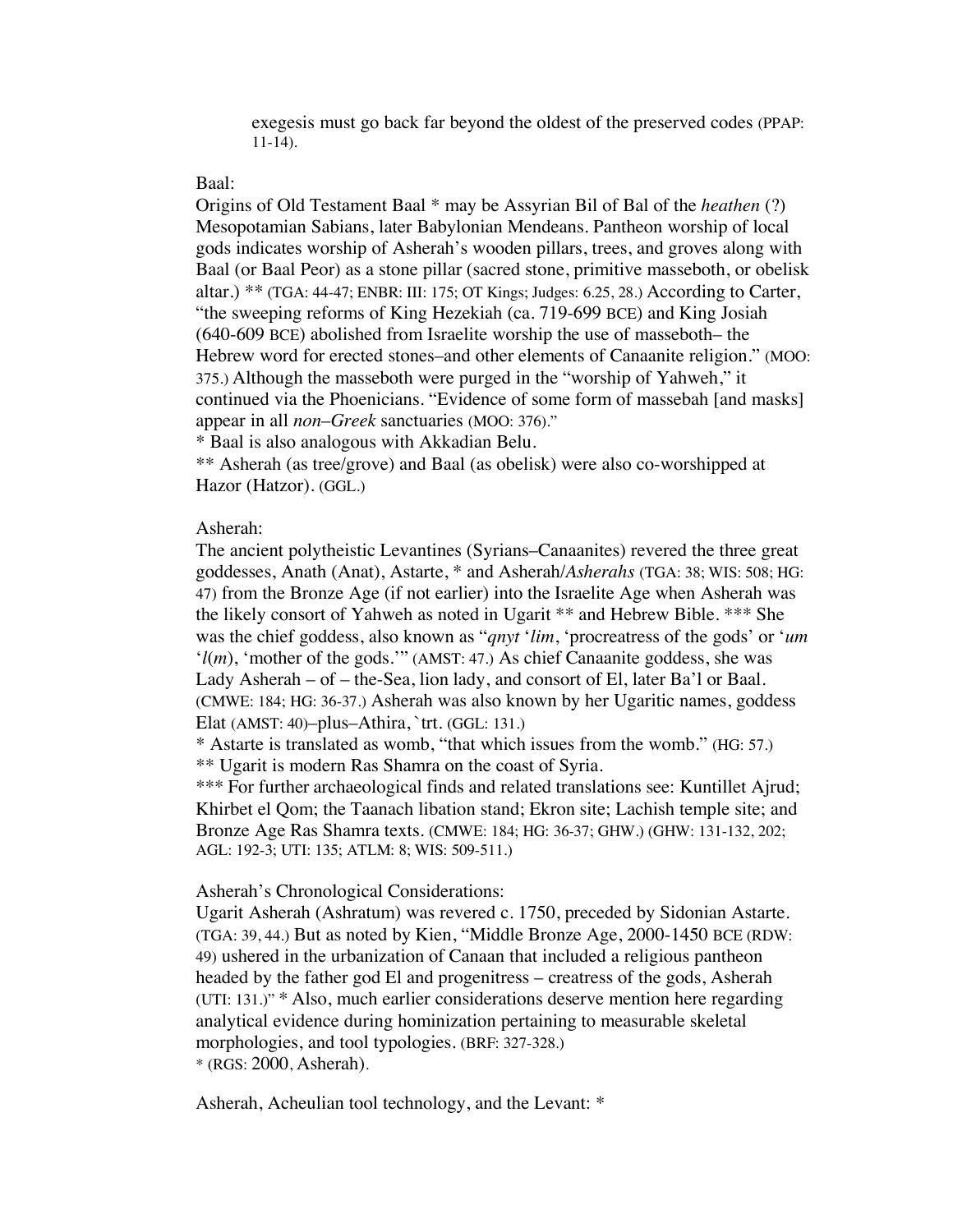Given analytical evidence and data, an Acheulian tool technology \*\* reached 'Ubeideiya (Jordan Rift Valley) in the Levant (contemporary Israel and Palestine), c. 14 million years ago – as well as – Dmanisi in Eurasia, Georgia: both locations were within the same (chronological) time frame. Later human groups entered the Levant corridor from Africa carrying increasingly evolved Acheulian traditions that included a Levalloisian Tool Technique (stone flaking) by the late Acheulian Period. (ARBR; ABA.) One of the earliest (to date) sites of human image-making occurred in the Levant within this Acheulian context, therefore supporting the Levalloisian Tool Technique.\*\*\* This evidence, dated 250,000 BP, is 100,000 to 150,000 years earlier than the proposed mtDNA dates (c. 100,000-200,000 BP) for the appearance of an African 'Eve,' the creditable genetic 'mother' of anatomically modern humans. It may, therefore, represent a level of *symboling* capacity. (BRF: 328.)

\* For one of the first permanent settlements, see Jericho (former Natufian culture) = Levantian evidence of highly developed: image-making technology; pottery; religious life; fertility; food production; agriculture folk rituals; and black African goddesses. (ECLE: 12-13.) (RGS: 7000, Jericho, Canaan Palestine: Mesolithic to Neolithic.) (ROTGG: 19-30; CAH: Vol. 1, Part 1, 121; TCOP: 36.)

\*\* Lower Paleolithic Tool Culture.

\*\*\* Edward Rothstein supports the above discussion regarding the advances of tool technology in the Levant. He says that the during the Chalcolithic Age, the Levant was "at the forefront of human technological and artistic development." These advances began to fade as eventually were "eclipsed by the growth of Egypt and Mesopotamia" during the Bronze Age. (WDW: C8.)

(Rothstein, Edward. "Where Death Was a Friend, and the Gods Were Just Ordinary Folk." *New York Times*, 2 February 2014, sec. "The Arts:" C1, C8. (WDW.))

Asherah, Ancient Tools, and Image Making:

Given current data, ancient Africans were the first to sail, first to use tool technology, and first to venerate great dark mother goddesses. As a result of extensive African migrations, they not only shared their skills and thematic veneration of the dark mother–goddesses throughout Asia Minor, Sicily, Sardinia, Iberia, Malta, plus the Graeco – Roman world and later the Byzantine and Muslim cultures but also much farther afield via caravanserais and other means of trade and commerce. (AO: 1-2; DM: XXXV, 44; PB; GGL: 149; BWA; BLM.) (GE; GPL; GHD; HGHG; DEHE.) Selected examples of dark mother goddesses (DMG) are: 500,000- 300,000, Dark Mother Tan-Tan of Morocco (NLBR: 163; FAA: 411); 280,000- 250,000, The Berekhat Ram Figure (NLBR: 123-67; BRF: 327-338; FAA: 411); and 40,000, Har Karkom (AO: 1-2; DM: 50-55.) Other DMG examples that continued down through the centuries include dark goddesses from: Brassempouy; Willendorf; Laussel; Dolni Vestonice; and Lespugue. (WKP: 11-26-05; EKP: 89-135.) As "one of the earliest sites of human image–making occurred in the Levant within this Acheulian context, therefore supporting Levalloisian Tool Techniques," \* this suggests that Asherah is also embedded in the primordial lineage of the dark mother! As Hadley says, there is great *fluidity* of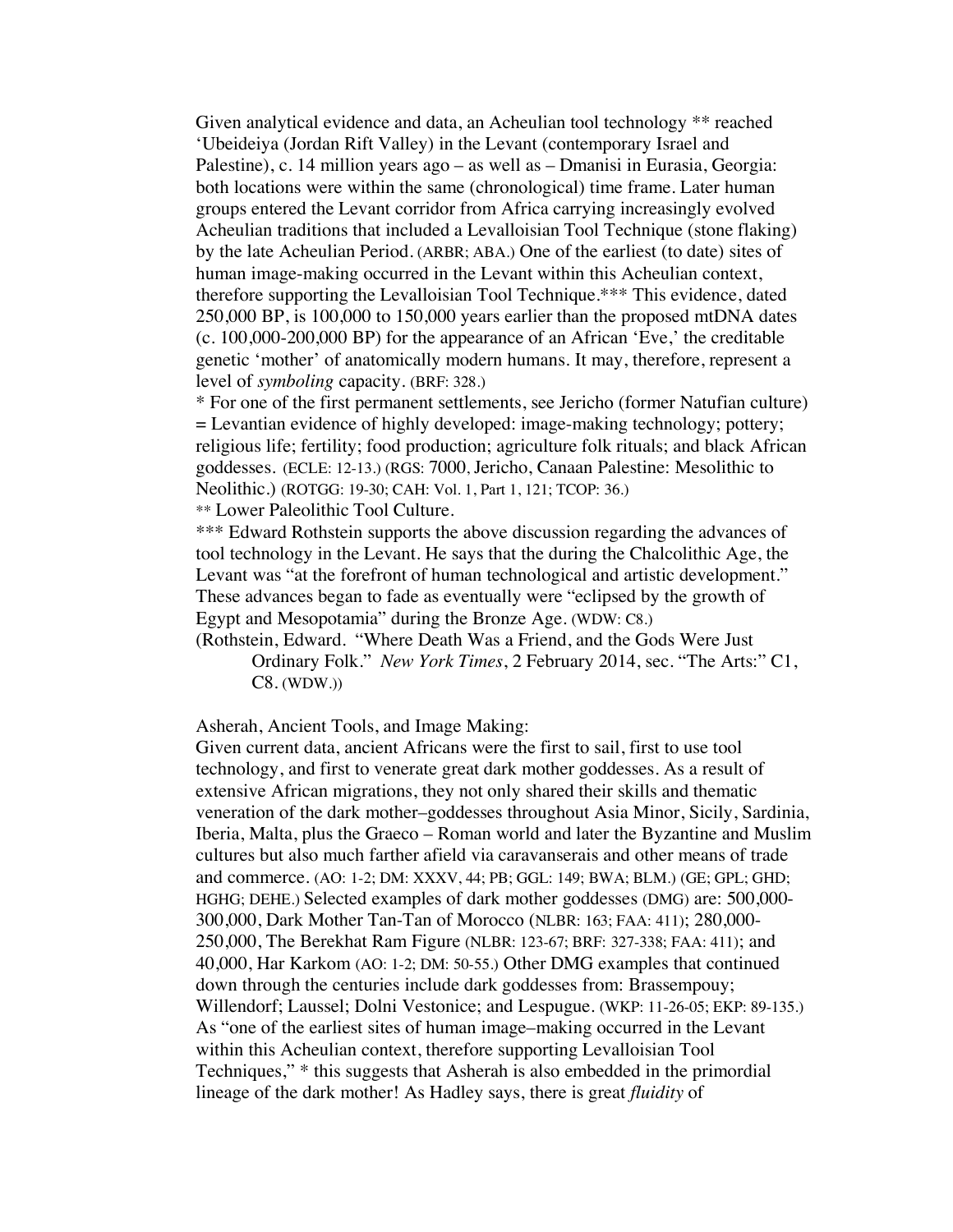Ugaritic/Canaanite goddesses of Asherah, including "Athirat [Asherah], Astarte [Athtart, 'ttrt], and Anat [Anath]" (COA: 42), propose that the goddesses aligned with Asherah are merged in a Deep African History of the DMG. Asherah's DMG fusion or composite amalgamations in the 'one and the many' Morphic ancestry and resonance continues through: Tanit or Taanit (CMWE: 29-33; TPCR: 34; RP1: 27; RDW: 95; MOO: 355); Tanit stelae (TPCR: 32); west Asian Ashtart (DM: 60); Ugaritic Anat; Sumerian Ishtar (TEG: 54-55); Inanna; Semitic Astarte; Shekhinah (HG: 32-33); Atargatis (AEE: 119); Queen of Heaven; Christian Mary (SGE: 19, n. 13); sacred trees (AH: 397) and pillar cults\*\* (TIGR: 8-9); and the Caduceus (MOO: 378). \* See above: "Asherah, Acheulian tool technology, and the Levant." \*\* Bernard Dietrich traces the origins of the pillar–tree cults, including baetyls and indwelling divine representations back even further to Neolithic Anatolia (TIGR: 8-9). (RGS: Asherah, 2000; TOL: 32-34, 59, 103; GAT: 42-44, 56; HBSRV; TPA: 251; ERE: 666; TIGR: 8-9; STCC; AND II K 17.10-11.)

Further information on the early stone tool finds as published in 2016.

The earliest known stone tools have been discovered at Lomekwi 3 in West Turkana, Kenya. They were made 3.3 million years ago, predating the *earliest sils* of the first member of the human genus – Homo habilis – by about 500,000 years. 'The cores and flakes are clearly knapped,' says team member Sonia Harmand of Stony Brook University, but they are also very different from the Oldowan examples that were previously the earliest stone tools' (TFT: 12).

Zimmer, Carl. "Bones to Pick on Evolution." *New York Times*, Jun. 2, 2015: D3. (BPE.)

Zorich, Zach. "The First Toolkit." *Archaeology* 68.4 (Jul.-Aug. 2015): 12. (TFT.)

In addition to the Lomekwi discoveries including primal stone tools, also see the 2015 scientific reports on the Rising Star Cave near South Johannesburg. "More than 1,500 fossil elements documenting the discovery constituted the largest sample for any hominin species in a single African site and one of the largest anywhere in the world." The Rising Star Cave is around 3 million years and landmark discoveries include a new hominin species called H. Naledi (star) between 2.5 to 2.8 million years old. Cave findings support a vast burial chamber of the H. Naledi (Homo habilis), "who were apparently among the first toolmakers." (CYA: A1, A3.)

Wilford, John Noble. "Cave Yields Addition to the Human Family Tree." *New York Times*, Sept. 11, 2015: A1, A3. (CYA.)

Further research on human image making and the ancient Levant:

Goren-Inbar, Naama and S. Peltz. "Additional Remarks on the Berekhat Ram Figurine." *Rock Art Research: The Journal of the Australian Rock Art Research Association and the International Federation of Rock Art*  12.2 (Nov. 1995): 131-132. (ARBR.)

Goren-Inbar, Naama, and Idit Saragusti. "An Acheulian Biface Assemblage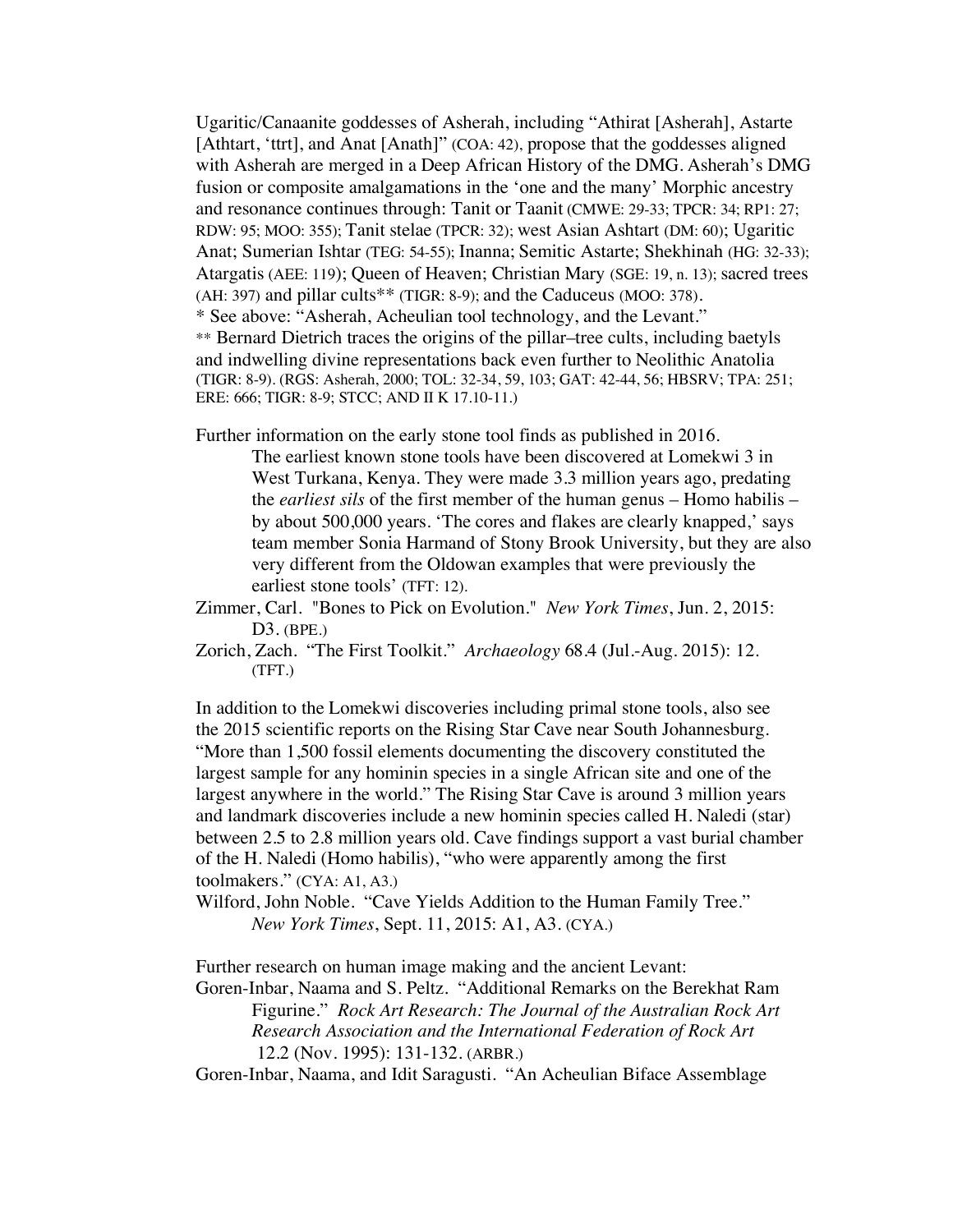from Gesher Benot Ya'aqov Israel: Indications of African Affinities." *Journal of Field Archaeology* 23.1 (Spring 1996): 15-30. (ABA.)

Marshack, Alexander. "On Paleolithic Ochre and the Early Uses of Color and Symbols." *Current Anthropology* 22.2 (Apr. 1981): 188-191. (POE.)

- \_\_\_\_\_. *The Roots of Civilization: The Cognitive Beginnings of Man's First Art,*
	- *Symbol and Notation.* Mount Kisco, NY: Moyer Bell, 1991. (TROC.)
- \_\_\_\_\_. "The Berekhat Ram Figurine: A Late Acheulian Carving from the Middle East." *Antiquity* 71.272 (1997): 327-337. (BRF.)
- Rothstein, Edward. "Where Death Was a Friend, and the Gods Were Just Ordinary Folk." *New York Times*, 2 February 2014, sec. "The Arts:" C1, C8. (WDW.)

Nursing Deities, Divine Guarantor of Thrones:

Of special interest, here is goddess Asherah (Athrat, Anat, Anath), creatrix and 'wet nurses [of the gods].'(TGA: 39; WIS: 509; COA: 43; GGL: 130, 132.) This role is shared by many ancient goddesses including Egyptian sycamore tree goddess Hathor (and celebrated nurse to pharaohs), therefore maternal source of royal lineage. (TN: 45.) This function is also shared by Egyptian Isis nursing Horus along with parthenogenetic (virgin) Christian Mary nursing her son. All of these royal nursing matrilineal mothers, queens, and goddesses are the *power behind the throne* (CK: F1) "from whence a royal sovereign gets her/his power." (APL: 2-23-1999.) Not infrequently royal lineage and access to the throne's power includes some form of *Hieros Gamos* in which matrilineal mothers become *the great wife* [consort) of the new the king/god. (STWE: 225.) Asherah as a nursing goddess (WIS: 509) was not only a "divine guarantor of the throne" (AGL: 16) but also of the "highest in rank of the Ugaritic goddesses and next to El in authority." (GGL: 132.)

According to numerous scholars including M. Zour, S. Farzin, and B. Aryanpour, the mother of the gods embodied unequalled preeminence including royal ascendancy to the throne through matrilineal lineage (WA). *Hieros Gamos* frequently included apotheosis (deification) of the king plus land stewardship (CDBL: 132-133, WDSS0: 182-3). Selected examples are: Egyptian Hatshepsut – Thothmes; Middle Elamite period Goddess Kiririsha and gods Inshoshimak and Houmban; Goddess Anahita and King Narseh's investiture (PHM: 188) as legitimacy of male kings was only through the mother's (matrilineal) side (WA: 233); Phrygian Matar Cybele (Kybele) and her son – lover Attis (CAA:  $18-20$ , MG: 398-400); and god – son – husband Kabeiros (Kadmilos, Korybas) of Samothracian Mother Goddess (GOG: 87). (RGS: 7000, Hieros Gamos).

Additional examples of *Hieros Gamos* and goddesses/queens venerated alongside of male gods/kings/princes are: Hebrew Asherah – Baal/Yahweh (MOO: 376); \* Ugaritic/Canaanite Athirah-El (bull) (MOO: 376); \*\* Shekhinah – Yahweh (HG: 105-111); Babylonian Aruru (Asherah/Ashratum) – god Anu (TGA: 39; MOO: 376); Punic Tanit – Baal Hammon (MOO: 378); N. Syrian Tanit – Lord of Mount Amanus (MOO: 378); Sumerian Inanna – Dumuzi (MOO: 383); Levant Astarte – Baal (GGL: 131); Sumerian (not Semitic) Ishtar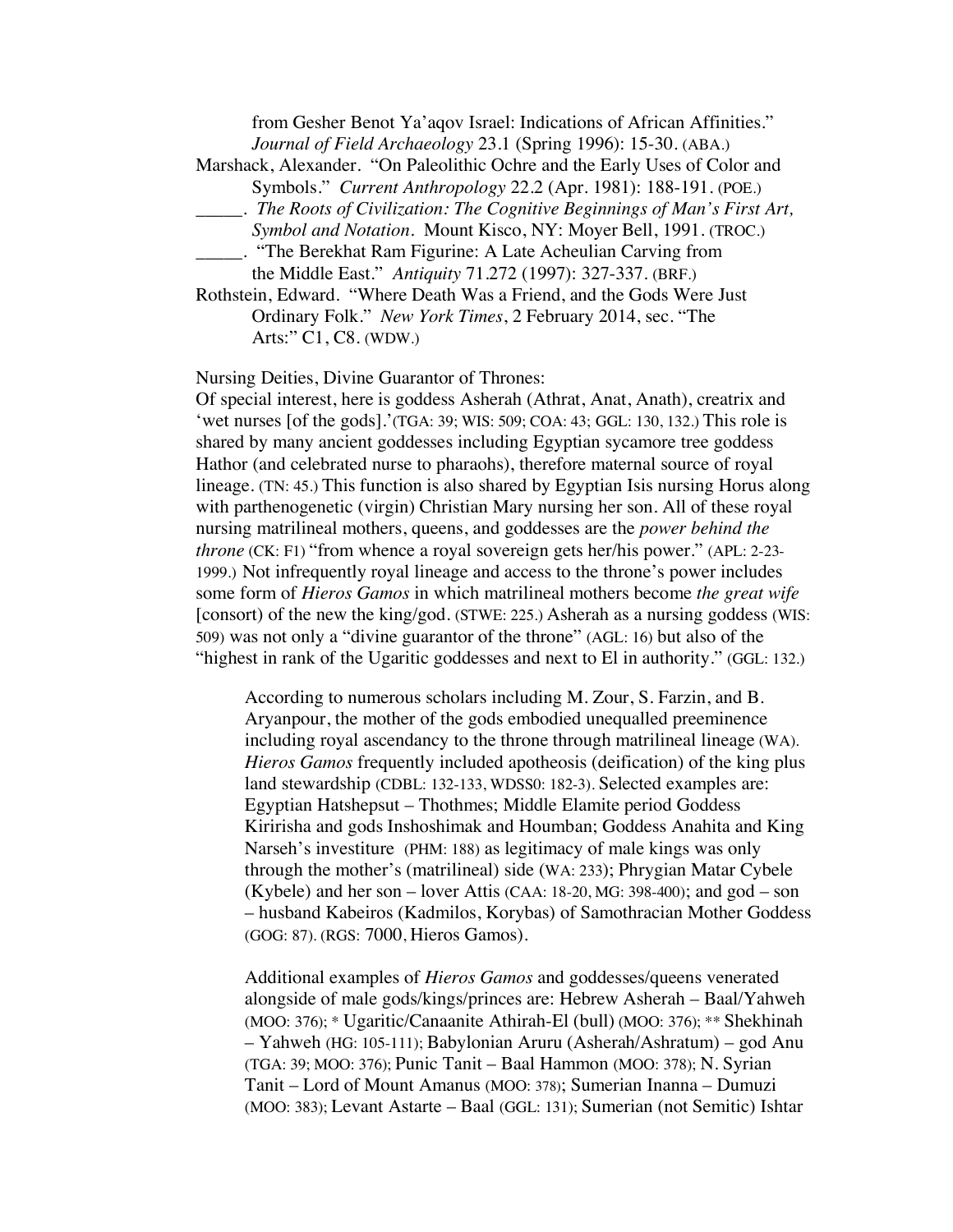– Tammuz (MOO: 383); Greek Aphrodite – Adonis (MOO: 383); Hittite/Phrygian Cybele and Attis (SMA: 54); Adam and Eve; \*\*\* Sarah and Abraham; and Lady Ikoom, Snake Queen and mother of lord Wa'oom Uch'ab Tzi'kin, royal ruler of the Mayan Snake Dynasty c. 562 AD (TSK: 16). (Also note subsequent Mayan Snake Queen named K'abel (TSK: 16)). \* Astarte/Athart/'ttrt was 'Baal's Other Self' (GGL: 131). \*\* According to Ugaritic texts, Canaanite Athirah is Hebrew Asherah (MOO: 376).

\*\*\* Or, Eve and Adam? (RGS: 7000, Hieros Gamos.)

For Re-Genesis research on Hieros Gamos: 7000, Hieros Gamos; 7000- 3500/1450 Old Europe; 4400-2500, Olympus Hera; 3200-539, Proto Elamite Goddesses and Matrilineal Aspects; 3000, First Dynasty, Egypt; 3000-1450, Gournia; 2613-2494, Hathor's Dendera (Denderah) Temple, Egypt; 1800, Re-Visioning Goddess Sarah; 1750, Hammurabian Dynasty, Babylon, Ishtar, and Inanna; 1479-1425 Tuthmosis III, Egyptian King; 1000, Ephesus, Anatolia; 900, Taanach, Canaanite Libation Stand; 750-650, Cybele and King Midas, Anatolia; 323-30, Temple Kom Ombo, Egypt; and 200, Winged Victory. (RGS.)

Further bibliographic research (including numerous primary sources) on Sacred Marriages (*Hieros Gamos)*:

- Baring, Anne, and Jules Cashford. *The Myth of the Goddess: Evolution of an Image*. London, England: Viking, 1991. (MG.)
- Birnbaum, Lucia Chiavola. *Black Madonnas: Feminism, Religion, and Politics in Italy.* Boston, MA: Northeastern University Press, 1993. (BLM.)
	- \_\_\_\_\_. *Dark Mother: African Origins and Godmothers*. San Jose, CA: Authors Choice Press, 2001. (DM.)
- Corrington, G. P. "The Milk of Salvation: Redemption by the Mother in Late Antiquity and Early Christianity." *Harvard Theological Review* 82.4 (1989): 393-420. (TMOS.)
- Diakonoff, I. M. "Women in Old Babylonia not under Patriarchal Authority." *Journal of the Economic and Social History of the Orient 29.3 (Oct.*  1986): 225-238. (WOB.) (Excellent primary sources.)
- Kerenyi, Carl. *Zeus and Hera: Archetypal Image of Father, Husband and Wife*. Princeton, NJ: Princeton University Press, 1975. (ZAH.)
	- \_\_\_\_\_. *The Gods of the Greeks*. 1951. London, England: Thames and Hudson, 1982. (GOG.)
- Lapinkivi, Pirjo. *The Sumerian Sacred Marriage in the Light of Comparative Evidence*. Helsinki, Finland: Neo-Assyrian Text Corpus Project, 2004. (SSM.)
- Lerner, Gerda. *The Creation of Patriarchy.* Oxford, England: Oxford University Press, 1986. (TCOP.)
- Murray, Margaret Alice. *The Splendour That Was Egypt.* London, England: Sidgwick and Jackson, 1977. (STWE.)
- Neumann, Erich*. The Great Mother: An Analysis of the Archetype*. 2nd Ed. Trans. Ralph Manheim. Princeton, NJ: Princeton University Press, 1963. (TGM.)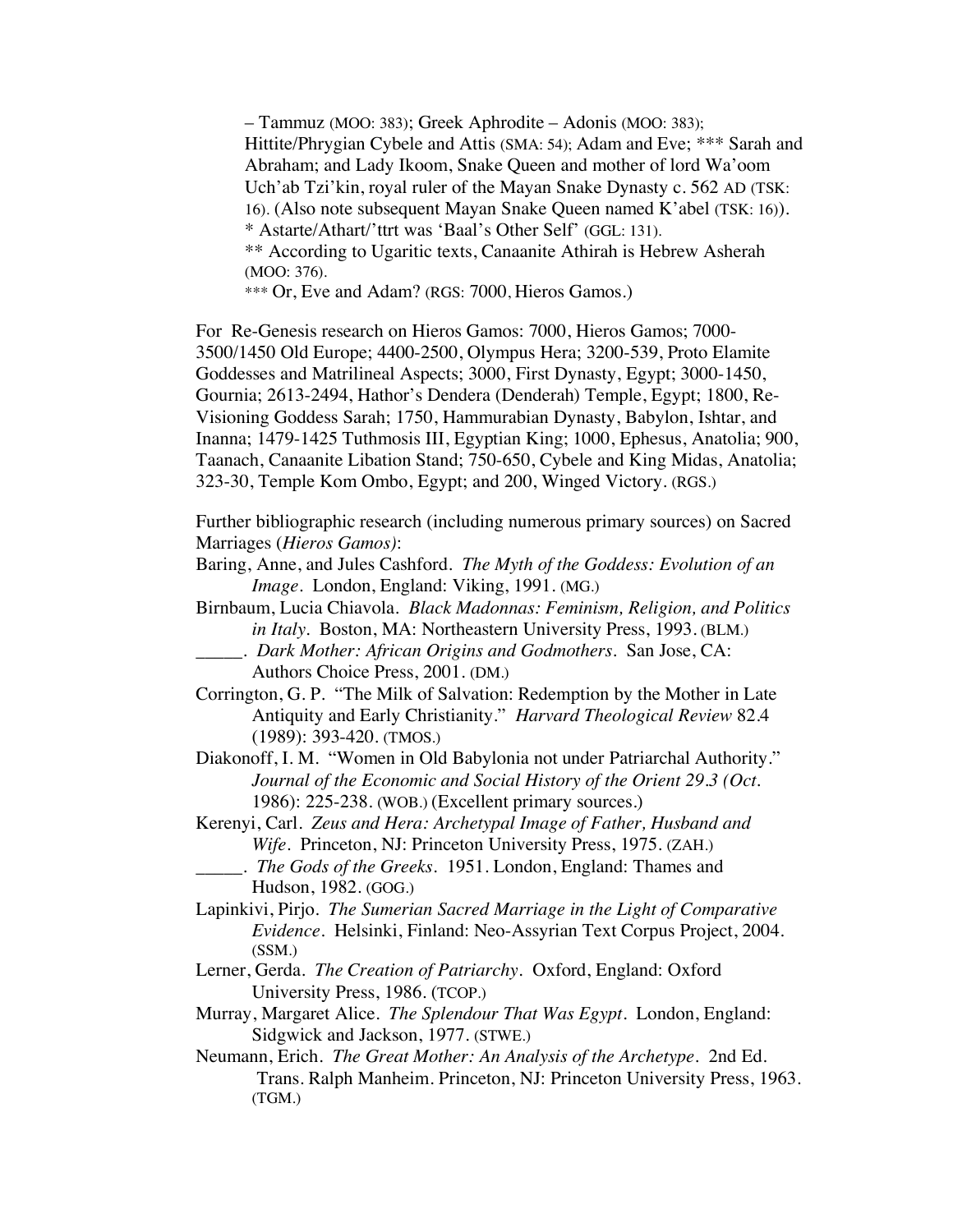Wakeman, Mary K. "Ancient Sumer and the Women's Movement: The Process of Reaching Behind, Encompassing and Going Beyond." *Journal of Feminist Studies in Religion* 1.2 (Fall 1985): 7-27. (ASWM.)

Zorich, Zach. "The Snake King's New Vassal." *Archaeology* 66.6 (Nov.-Dec. 2013): 16. (TSK.)

Further research on ancient African Dark Mothers (Creatrix?) and related trade routes: 3,000,000-1,000,000, Crucial Aspects of Hominid Evolution and Dark Mothers; 500,000-300,000, Dark Mother Tan-Tan of Morocco; 280,000-250,000, The Berekhat Ram Figure; 70,000, Blombos Cave and V Shaped Engraving; 50,000, African Homo Sapiens Migrations and Matrilineal Motherline; 40,000, Har Karkom; 30,000-25,000, Aurignacian Age; 30,000-25,000, Goddess of Willendorf, Austria; 26,000, Grimaldi Caves; 25,000-20,000, Gravettian Age; 25,000, Caravanserai, Trade Routes, and Dark Mothers; 25,000-20,000, Goddess of Laussel; 24,000, Dolni Vestonice; 23,000, Austrian Goddess of Lespugue; 10,000, Grotta dell'Addaura; 7000, Jericho, Canaan Palestine: Mesolithic to Neolithic; 7000, Hieros Gamos*;* 6000, Sicilians to Malta; 5200, Malta and Gozo; 4700, Dolmens; 2200, Nahariyah and Ashrath-Yam; 1900-1800, Dawning of the African Alphabet and the Aniconic Goddess Triangle; 1000, Ephesus, Anatolia; 800, Tanit; 800, Carthage, Africa, the Goddess Tanit and Sacrifice; 750-650, Cybele and King Midas, Anatolia; 664-525, Neith and the Black Virgin Mary Temple at Sais, Egypt; 600, Goddess Kaabou at Petra, Jordan plus Mecca, Saudi Arabia; 400, Cathedra Goddess Isis; and 370, Isis and Philae, Egypt. (RGS.) Additional Goddess considerations from other ancient populations and time periods include: German Hoherfels (40,000 BCE); Russian Kostenki - Borshevo  $(25,000 \text{ BCE})$ ;  $*$  and French Carbonnel  $(4,000 \text{ BCE})$ . \*Although Stone Age female (i.e. vulva) finds are abundant, archaeological male

(phallus) discoveries are rare and timeline starts around 28,000-26,000 BCE. (Don Hitchcock. Donsmaps.com/venustimeline.html)

Further research on ancient trade centers, caravan routes, caravanserai and the spread of Dark Mother Goddess veneration: 40,000, Har Karkom; 12,000 Pamukkale*/*Hierapolis, Anatolia (Central Turkey); 3250, Scorpion Tableau, Earliest Egyptian Proto-Hieroglyphics; 3000, Tell Brak; 2200, Nahariyah and Ashrath-Yam; 1750-1700, Goddess of Kultepe, Anatolia; 1800, Re-Visioning Goddess Sarah and Abraham; 1000, Ephesus, Anatolia; 900-800, Ka Goddess, Salamis, Cyprus; 900, Taanach, Canaanite Libation Stand; 800, Tanit; 800, Carthage, Africa, the Goddess Tanit and Sacrifice; 800-700, Kuntillet Ajrud and Khirbet El-Qom; 630-620, Goddess Kore, Izmir, Turkey; 600-398, Astarte-Anat-Ashtaroth-Asherah-Ishtar and Yahweh, Egypt; 600, Goddess Kaabou at Petra, Jordan plus Mecca, Saudi Arabia; 370, Isis and Philae, Egypt; 323-30, Kom Ombo Temple; and 100, Mecca, the Ka'aba and Sacred Stones. (RGS.)

Further research on Anatolian Seljug Caravanserais and other key extended trade centers and routes throughout the ancient world: Lawler, Andrew. "Erbil Revealed." *Archaeology* 67.5 (Sep. – Oct. 2014): 39. (ER: 39.)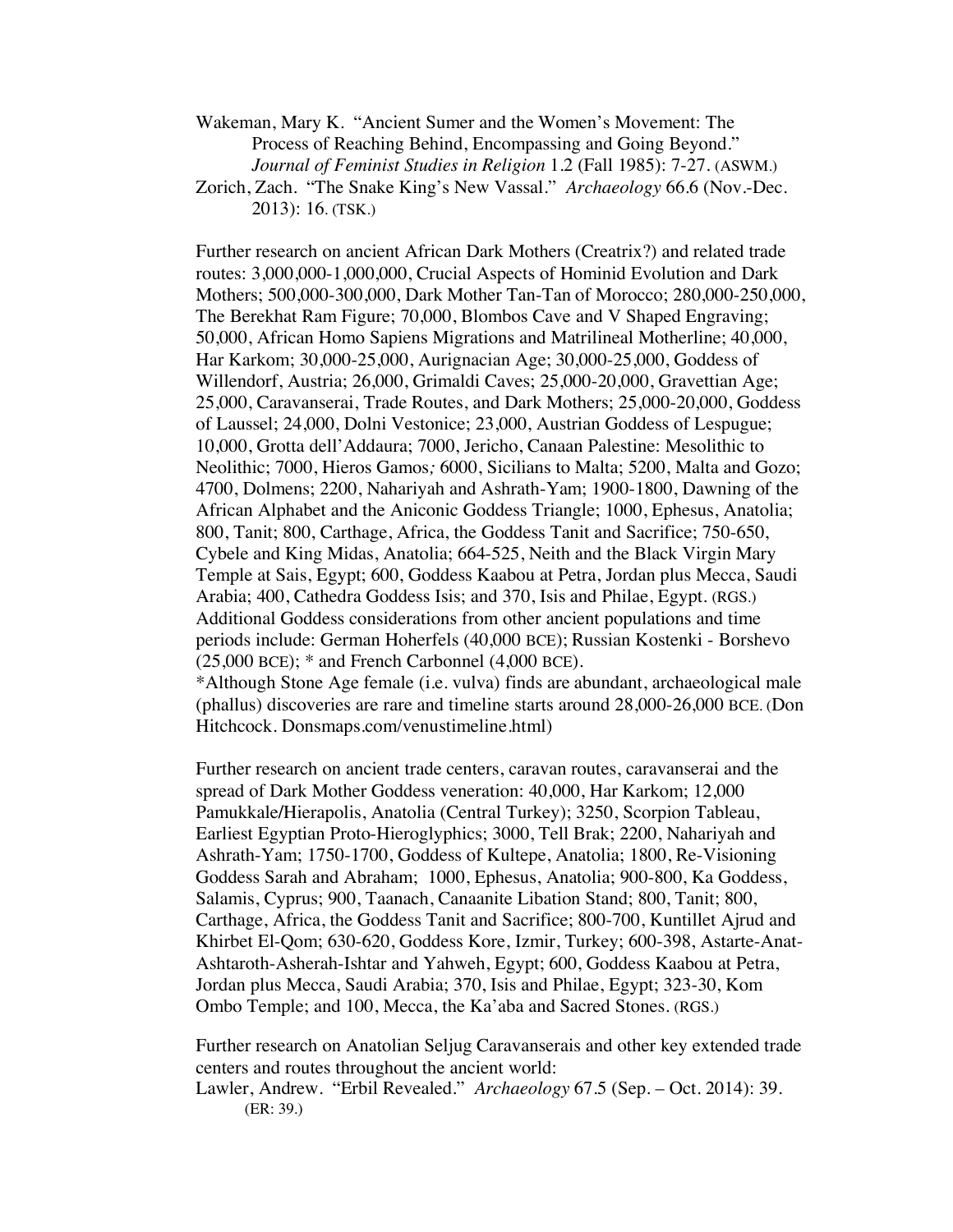Yavuz, Aysil Tukel. "The Concepts that Shape Anatolian Seljug Caravanserais." *Muqarnas*, Vol. 14 (1997): 80-95. (CSA.)

Further Asherah/Asherim research on pillar cults, groves, tree sanctuaries, and May Poles:

- Kletter, Raz. *The Judean Pillar*–*Figurines and the Archaeology of Asherah*. BAR International Series, 636. Oxford, England: Tempus Reparatum, 1996. (JPF.)
- Mazar, Amihai. *Archaeology of the Land of the Bible, 10,000-586 BCE.* New York, NY: Doubleday, 1990. (ALB.)
- Nilsson, Martin Persson*. The Minoan-Mycenaean Religion and its Survival in Greek Religion.* 1927. New York, NY: Biblo and Tannen, 1950. 262- 288. (MMRS.)
- Porada, Edith. *Corpus of Ancient Near Eastern Seals in North American Collections: The Collection of the Pierpont Morgan Library*. Vol. 1. New York, NY: Pantheon Books, 1948. Plate, 956. (CANE.)

Further research on the evolution and rise of patristic dominance and monotheism in ancient Israel:

- Ackerman, Susan. *Under Every Green Tree: Popular Religion in Sixth-Century Judah*. Harvard Semitic Monographs, 46. Atlanta, GA: Scholars Press, 1992. 65-66. (UEGT.)
- \_\_\_\_\_. "The Queen Mother and the Cult in Ancient Israel." *Journal of Biblical Literature* 112.3 (1993): 385-401. (QM.)
- \_\_\_\_\_. "At Home with the Goddess." *Symbiosis, Symbolism, and the Power of the Past: Canaan, Ancient Israel, and Their Neighbors from the Late Bronze Age through Roman Palaestina.* Eds. William G. Dever, and Seymour Gitin. Winona Lake, IN: Eisenbrauns, 2003. (AHOG.)
- Becking, Bob, et al. *Only One God? Monotheism in Ancient Israel and the Veneration of the Goddess Asherah.* Sheffield, England: Continuum, 2001. (OOG.)
- Binger, Tilde. *Asherah: Goddess in Ugarit, Israel and the Old Testament.* Sheffield, England: Sheffield Academic Press, 1997. (A.)
- Biale, David. "The God with Breasts: El Shaddai in the Bible." *History of Religions* 21.3 (Feb. 1982): 240-256. (GWB.)
- Bird, Phyllis A. *Missing Persons and Mistaken Identities: Women and Gender in Ancient Israel.* Minneapolis, MN: Fortress Press, 1997. (MPMI.)
- Christ, Carol P. "Heretics and Outsiders: The Struggle over Female Power in Western Religion." *Soundings: An Interdisciplinary Journal* 61.3, Dilemmas of Pluralism: The Case of Religion in Modernity (Fall 1978): 260-280. (SOF.)
	- \_\_\_\_\_. "Toward a Paradigm Shift in the Academy and in Religious Studies." *The Impact of Feminist Research in the Academy*. Ed. Christie Farnham. Bloomington: Indiana University Press, 1987. 53-76. (TPS.)
	- \_\_\_\_\_. "New Definition of Patriarchy: Control of Women's Sexuality, Private Property, and War." *Feminist Theology* 24:3 (April 2016): 214-225.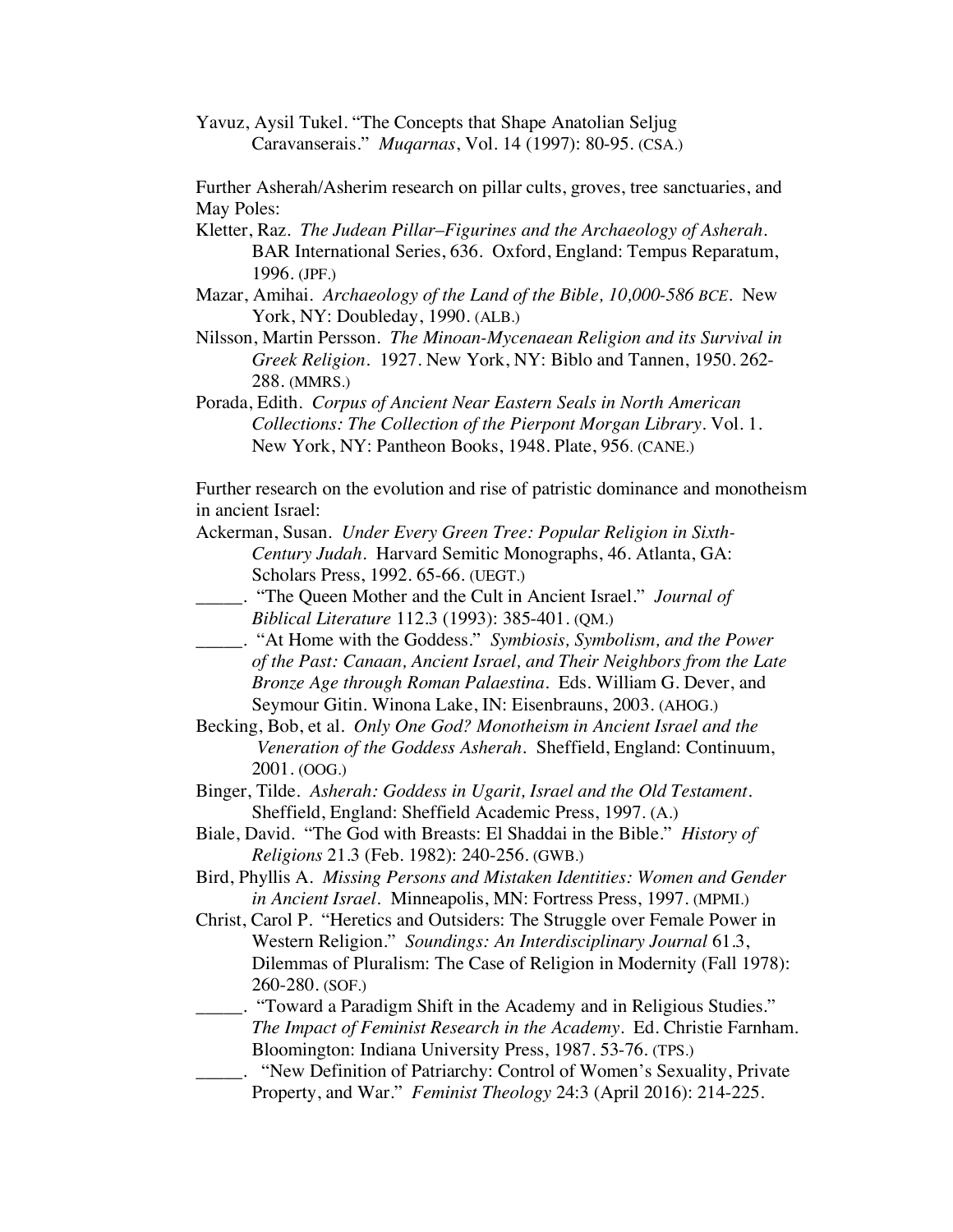(NDP.)

- Cohen, Shaye J. D. "The Origins of the Matrilineal Principle in Rabbinic Law." *Association for Jewish Studies 10.1* (Spring 1985): 19-53. (OM.)
	- \_\_\_\_\_. *The Beginnings of Jewishness: Boundaries, Varieties, Uncertainties.* Berkeley, CA: University of California Press, 1999. (BJ.)
- Cornelius, Izak. *The Many Faces of the Goddess: The Iconography of the Syro-Palestinian Goddesses Anat, Astarte, Qedeshet, and Asherah C. 1500- 1000 BCE.* Orbis biblicus et orientalis, 204. Fribourg, Switzerland: Academic Press, 2004. (MFG.)
- Day, John. "Asherah in the Hebrew Bible and Northwest Semitic Literature." *Journal of Biblical Literature* 105.3 (Sep. 1986): 385-408. (AH.)
- \_\_\_\_\_. *Yahweh and the Gods and Goddesses of Canaan*. Sheffield, England: Sheffield Academic Press, 2000. San Francisco, CA: Harper, 1993. (YGG.)
- Davies, Steve. "The Canaanite-Hebrew Goddess." *The Book of the Goddess Past and Present*. Ed. Carl Olson. New York, NY: Crossroad, 1983. 68-79. (CHG.)
- Dever, William G. *Who Were the Early Israelites, and Where Did They Come from?* Grand Rapids, MI: William B. Eerdmans, 2003. (WWEI.) \_\_\_\_\_. *Did God Have a Wife*? *Archaeology and Folk Religion in*
	- *Ancient Israel.* Grand Rapids, MI: William B. Eerdmans, 2005. (GHW.)
- \_\_\_\_\_. "A Temple Built for Two." *Biblical Archaeology Review* 34.2 (Mar.-Apr. 2008): 55-62, 85-86. (ATB.)
- Hadley, Judith M. "William Robertson Smith and the 'Asherah.'*" William Robertson Smith: Essays in Reassessment*. Ed. William Johnstone. *Journal for the Study of the Old Testament Supplement Series* 189 (1995): 164-179. (WRSA.)
- \_\_\_\_\_. *The Cult of Asherah in Ancient Israel and Judah: Evidence for a Hebrew Goddess*. New York, NY: Cambridge University Press, 2000. (COA.)
- Handy, K. Lowell. *Among the Host of Heaven: The Syro*–*Palestinian Pantheon as Bureaucracy*. Winona Lake, IN: Eisenbrauns, 1994. (AHH.)
- Hestrin, Ruth. "The Lachish Ewer and the Asherah." *Israel Exploration Journal* 37.4 (1987): 212-223. (LEA.)
- \_\_\_\_\_. *The Cult Stand from Taanach and Its Religious Background*. In 1987 Studia Phoenicia V. University Peeters. Leuven, Belgium: (1987). 61- 77. (CST.)
	- \_\_\_\_\_. "Understanding Asherah: Exploring Semitic Iconography." *The Biblical Archaeology Review Journal* 17.5 (1991): 50-59. (UA.)
- Keel, Othmar, and Christoph Uehlinger. *Gods, Goddesses, and Images of God in Ancient Israel.* Minneapolis, MN: Fortress Press, 1998. (GGI.)
- Keel, Othmar. *Goddesses and Trees, New Moon and Yahweh*. Sheffield, England: Sheffield Academic Press, 1998. (GAT.)
- Kien, Jenny. *Reinstating the Divine Woman in Judaism.* Parkland, FL: Universal Publishers, 2000. (RDW.)
- Kletter, Raz. *The Judean Pillar-Figurines and the Archaeology of Asherah*.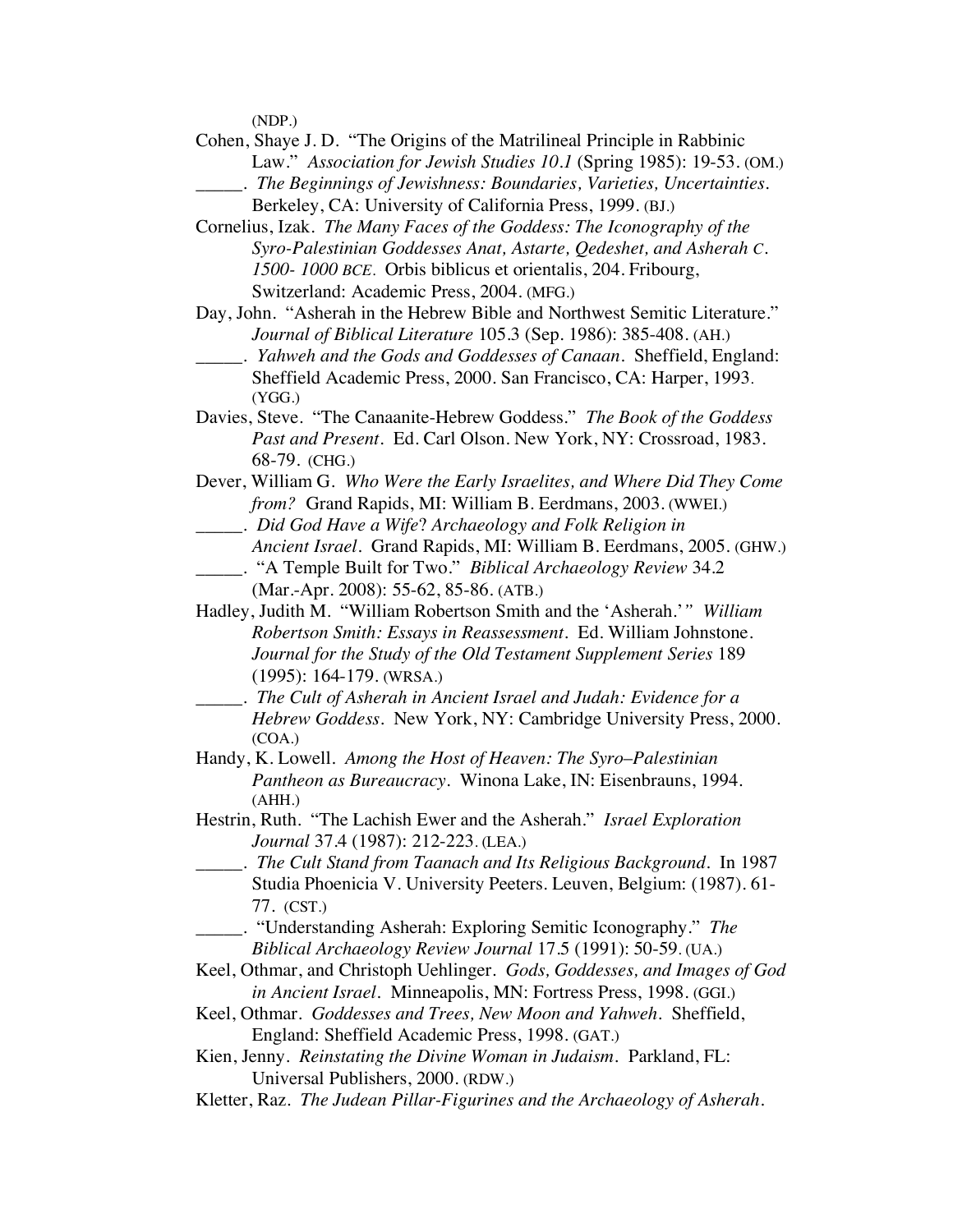BAR International Series, 636. Oxford, England: Tempus Reparatum, 1996. (JPF.)

- Kosnik, Darlene. *History's Vanquished Goddess Asherah*. Sanford, MI: Emergent Press, 2014. (HVG.)
- Lerner, Gerda. "The Patriarchs." *The Creation of Patriarchy.* Oxford, England: Oxford University Press, 1986. 161-179. (TCOP.)
- Long, Asphodel. *In a Chariot Drawn by Lions: The Search for the Female in Deity.* London, England: The Women's Press, 1992. (CDBL.)
- \_\_\_\_\_. "Asherah, The Tree of Life and the Menorah: Continuity of a Goddess Symbol in Judaism?" Paper presented at the Britain and Ireland School of Feminist Theology Annual Conference, at Plymouth, Devon. *Sophia Papers* No. 1 (1996). (ATLM.)
- Margalit, Baruch. *"*The Meaning and Significance of Asherah.*" Vetus Testamentum* XL.3 (1990): 264-297. (TMSA.)
- Mazar, Amihai. *Archaeology of the Land of the Bible, 10,000-586 BCE.* New York, NY: Doubleday, 1990. (ALB.)
- Meyers, Carol L., Toni Craven, and Ross Shepard Kraemer. *Women in Scripture: A Dictionary of Named and Unnamed Women in the Hebrew Bible, the Apocryphal/Deuterocanonical Books, and the New Testament*. Boston, MA: Houghton Mifflin, 2000. (WIS)
- Olyan, Saul M. *Asherah and the Cult of Yahweh in Israel.* Atlanta, GA: Scholars Press, 1988. (ACY.)
- Parker, Simon B. Ed. *Ugaritic Narrative Poetry.* Atlanta, GA: Scholars Press, 1997. (UNP.)
- Patai, Raphael. "The Goddess Asherah." *Journal of Near Eastern Studies* 24.1/2 (Jan. – Apr. 1965): 37-52. (TGA.)
	- \_\_\_\_\_. *The Hebrew Goddess.* 1967. Philadelphia, PA: Ktav Publishing House, 1990. (HG.)
- Petty, Richard J*. Asherah: Goddess of Israel*. New York, NY: Peter Lang, 1990. (AGL.)
- Smith, Mark S. "God Male and Female in the Old Testament: Yahweh and His Asherah." *Theological Studies* 48 (1987): 333-40. (GMF.)
- \_\_\_\_\_. *The Origins of Biblical Monotheism: Israel's Polytheistic Background and the Ugaritic Texts*. New York, NY: Oxford University Press. 2001. (OB.)
- \_\_\_\_\_. *The Early History of God: Yahweh and the Other Deities in Ancient Israel.* Dearborn, MI: William B. Eerdmans, 2002. (EHG.)
- Stuckey, Johanna H. "The Great Goddesses of the Levant." *Bulletin of the Canadian Society of Mesopotamian Studies* 37 (2002): 127-157. (GGL.)
- \_\_\_\_\_. "Asherah. Supreme Goddess of the Levant." *Matrifocus* 3. 3 (Beltane 2004.) (ASG.)
- \_\_\_\_\_. "Asherah and the God of the Early Israelites." *Matrifocus* 3.4 (Lammas 2004). (AGE.)
- \_\_\_\_\_. "Sacred Repositories and Goddess Figurines." *Matrifocus* 7.3 (Beltane 2008), (SRG.)
- Taylor, Joan E. "The Asherah, the Menorah and the Sacred Tree." *Journal for*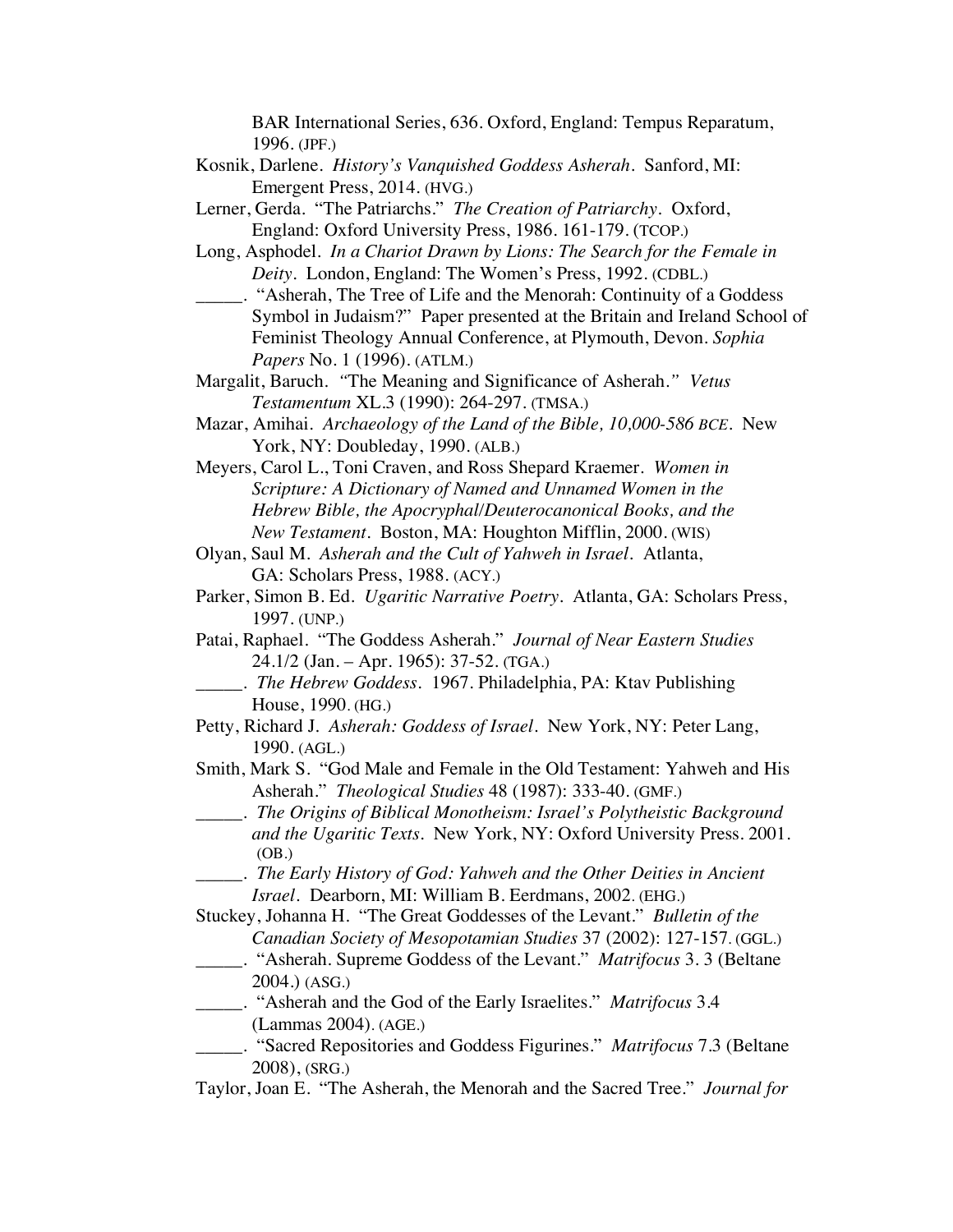*the Study of the Old Testament* No. 66 (Je, 1995): 29-54. (AMST.)

- Wanlass, Ramona. "The Goddess, Syncretism, and Patriarchy: Evolution and Extinction of the Goddess during the Creation of Patriarchy in Ancient Israel." *Women in Judaism: A Multidisciplinary Journal* 8.2 (Winter 2011): 1-16. (GSP.)
- Wiggins, Steve A. *A Reassessment of Asherah: A Study According to the Textual Sources of the First Two Millennia B.C.E.* Neukirchener Verlag Neukirchen-Vluyn, Germany: Verlag, Butzon, and Bercker Kevelaer, 1993. 191. (ROA.)

To compare various time – lines plus creation myths that are gender – inclusive:

- Bakan, David. *And They Took Themselves Wives*. San Francisco, CA: Harper and Row: 1979. (ATT.)
- Bird, Phyllis A. *Missing Persons and Mistaken Identities: Women and Gender in Ancient Israel.* Minneapolis, MN: Fortress Press, 1997. (MPMI.)
- Callahan, Tim. *Secret Origins of the Bible.* Altadena, CA: Millennium Press, 2002. 30-55. (SOTB.)
- Gage, Matilda Joslyn. Ed. Sally Roesch Wagner. *Woman, Church, and State: A Historical Account of the Status of Woman through the Christian Ages, with Reminiscences of the Matriarchate*. 1893. Modern Reader's Edition. Aberdeen, SD: Sky Carrier Press, 1998. (WCS.)
- George, Arthur L., and Elena George. *The Mythology of Eden*. Lanham, MD: Hamilton Books, 2014. (TMOE.)
- Graham, Lloyd. *Deceptions and Myths of the Bible*. New York, NY: Carol Pub. Group, 1997. (DMB.)
- Jastrow, Morris Jr. "Adam and Eve in Babylonian Literature." *The American Journal of Semitic Languages and Literatures* 15.4 (Jul., 1899): 193-214. (AAE.)
- Kien, Jenny. *Reinstating the Divine Woman in Judaism.* Parkland, FL: Universal Publishers, 2000. (RDW.)
- Martos, Joseph, and Pierre Hégy. *Equal at the Creation: Sexism, Society, and Christian Thought*. Toronto, Canada: University of Toronto Press, 1998. (EAC.)
- Philpot, J. H. *The Sacred Tree: or, the Tree in Religion and Myth*. London, England: Macmillan, 1897. (ST.)
- Shryock, Andrew, Daniel L. Smail, and Timothy K. Earle. *Deep History: The Architecture of Past and Present*. Berkeley, CA: University of California Press, 2011. (DH.)
- Stanton, Elizabeth C. *The Woman's Bible*. Seattle, WA: Coalition Task Force on Women and Religion, 1974. (TWB.)
- Taussig, Hal. *A New New Testament: A Reinvented Bible for the Twenty-First Century Combining Traditional and Newly Discovered Texts. Boston,*  MA: Houghton Mifflin Harcourt, 2013. (NNT.)
- Teubal, Savina J. *Sarah the Priestess: The First Matriarch of Genesis*. Athens, OH: First Swallow Press, 1984. (STP.)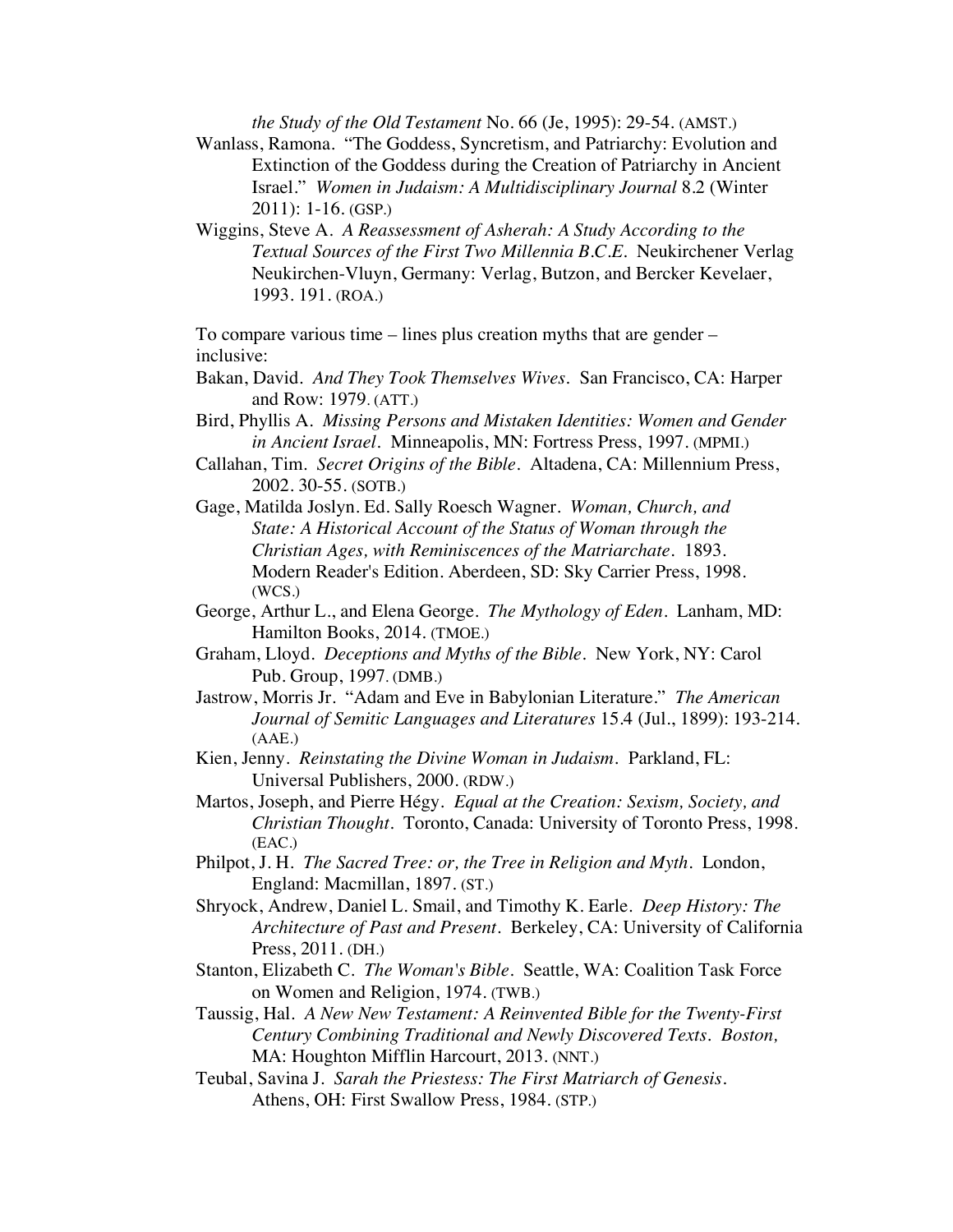\_\_\_\_\_. *Ancient Sisterhood: The Lost Traditions of Hagar and Sarah*. Athens, OH: Swallow Press, 1990. xxv. (ASLT.)

- Thompson, William Irving. *The Time Falling Bodies Take to Light: Mythology, Sexuality and the Origins of Culture.* London, England: Rider/Hutchinson, 1981. (TFB.)
- White, Lynn Jr. "The Historical Roots of Our Ecologic Crisis." *Science* 155. 3767 (Mar. 10, 1967): 1203-1207. (HRE.)

Further bibliographic research on the menorah:

Hachlili, Rachel. *The Menorah, the Ancient Seven-Armed Candelabrum: Origin, Form, and Significance.* Boston, MA: Brill, 2001. (MASC-R.)

- Hestrin, Ruth. "The Lachish Ewer and the Asherah." *Israel Exploration Journal* 37.4 (1987): 212-223. (LEA.)
- \_\_\_\_\_. *The Cult Stand from Taanach and Its Religious Background*. In 1987 Studia Phoenicia V. University. Peeters: Leuven, Belgium. (1987). 61- 77. (CST.)
- \_\_\_\_\_. "Understanding Asherah: Exploring Semitic Iconography." *The Biblical Archaeology Review Journal* 17.5 (1991): 50-59. (UA.)
- Long, Asphodel. "Asherah, The Tree of Life and the Menorah: Continuity of a Goddess Symbol in Judaism?" Paper presented at the Britain and Ireland School of Feminist Theology Annual Conference, at Plymouth, Devon. *Sophia Papers* No. 1 (1996). (ATLM.)
- Meyers, Carol L. *The Tabernacle Menorah: A Synthetic Study of a Symbol from the Biblical Cult*. Missoula, MT; Scholars Press, 1976. (TTM.)
- Taylor, J. E. "The Asherah, the Menorah and the Sacred Tree." *Journal for The Study of the Old Testament* No. 66 (Jun. 1995): 29-54. (AMST.)
- Yamashita, Tadanori. *The Goddess Asherah.* Diss. Yale University, 1964. Ann Arbor: ProQuest/UMI, 1964. (Publication No. AAT 8103904). (GA.)

Further CE research on the destruction of the First Temple: 70, Destruction of Jerusalem Temple. (RGS.)

Further research and summary of the Davidic through First and Second Temple historical transitions: 1000-600, Davidic Kingship, Solomon, Philistines, and Temple Transitions. (RGS.)

Further research on Solomon's Temple: 3000, Earliest Menorah Finds; 2000, Asherah; 2000-1200, Ras Shamra; 1000-600, Davidic Kingship, Solomon, Philistines, and Temple Transitions; 970, First Temple, Menorah, and Weavings; and 586, Destruction of the First Temple, Jerusalem Exile. (RGS.)

Further Menorah research: 3000, Earliest Menorah Finds; 2200, Nahariyah and Ashrath-Yam; 2000, Bethel, Almond City, and Asherah; 2000, Asherah; 1500, Lachish Ewer, Triangle, and Menorah; 970, First Temple, Menorah, and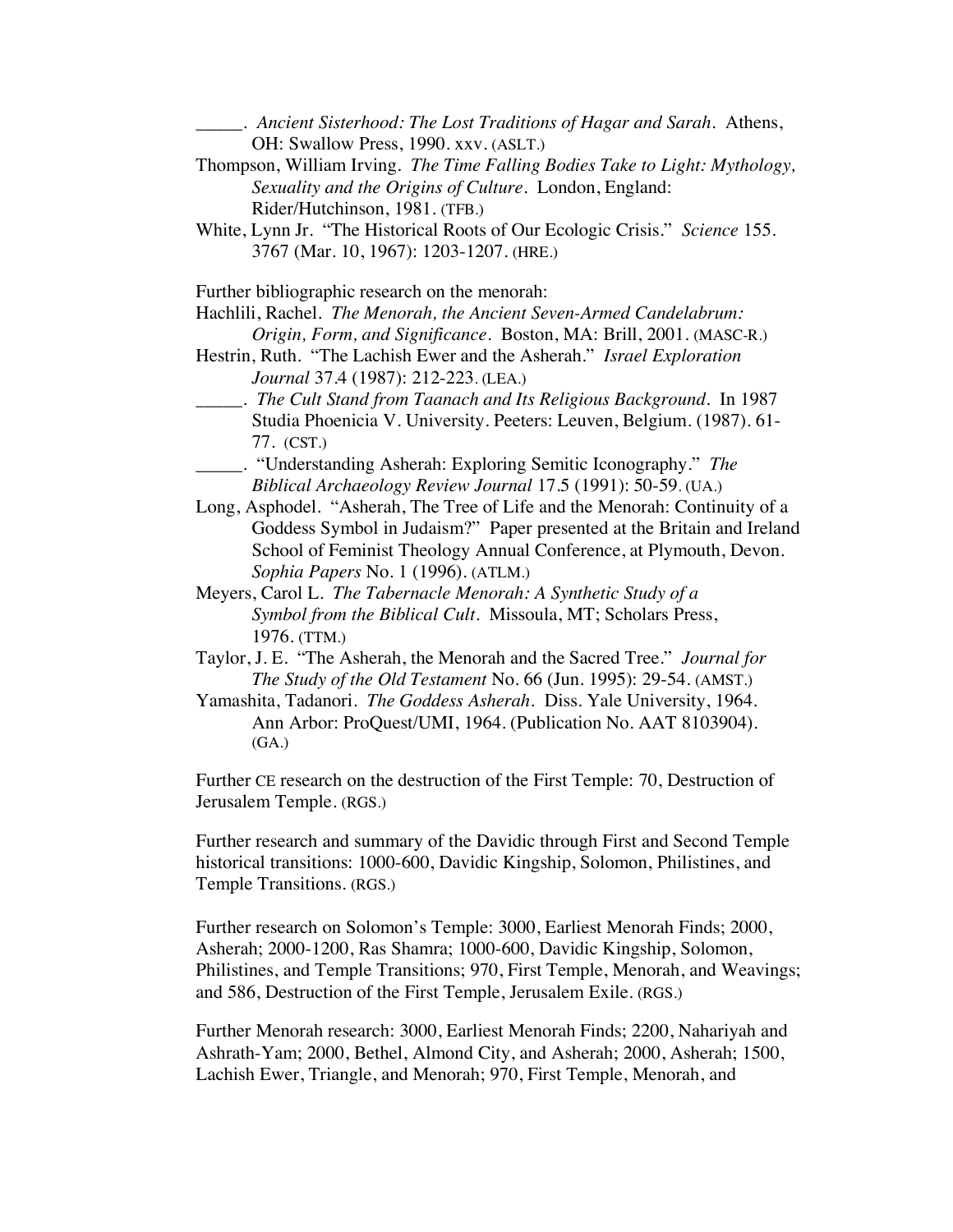Weavings; 900, Taanach, Canaanite Libation Stand; and 586, Destruction of the First Temple, Jerusalem Exile. (RGS.)

Further Asherah research: 2000, Bethel, Almond City, and Asherah; 2000, Asherah; 2000-1200, Ras Shamra; 1500, Lachish Ewer, Triangle, and Menorah; 970, First Temple, Menorah, and Weavings; 900, Taanach, Canaanite Libation Stand; 800-700, Kuntillet Ajrud and Khirbet El-Qom; 600-398, Astarte-Anat-Ashtaroth-Asherah-Ishtar and Yahweh, Egypt; and 538 BCE-70 CE Second Temple Period. (RGS.)

Further research on Asherah's tree, baetyl, and pillar culture: 7250-6150, Çatal Hüyük, Anatolia; 7100-6300, Cathedra Goddess of the Beasts; 5200, Malta and Goza; 4000, Garden of Eden, Sacred Trees, and Pillar Cults; 4000-3000, Egypt, Africa, and Cathedra Goddesses; 3000**,** Earliest Menorah Finds**;** 2000, Asherah; 1800, Re-Visioning Goddess Sarah and Abraham; 1490-1470, Hathor's Dendera (Denderah) Temple, Egypt; 1479-1425, Tuthmosis III, Egyptian King; 100 Mecca, the Ka'aba and Sacred Stone; 800-700, Kuntillet Ajrud and Khirbet El-Qom. (RGS.) (Also, CE entry: 16<sup>th</sup> Century, Kabbalah.) (RG.)

Further research on the First and Second Temple:

- Archer, Léonie J. "The Role of Jewish Women in the Religion, Ritual and Cult of Graeco–Roman Palestine." *Images of Women in Antiquity*. Eds. Averil Cameron, and Amélie Kuhrt. Detroit, WI: Wayne State University Press, 1983: 273-287.) (RJW.)
	- \_\_\_\_\_. "The Virgin and the Harlot in the Writings of Formative Judaism." *History Workshop* 24 (Autumn 1987): 1-16. (VH.)
- Christ, Carol P. "Heretics and Outsiders: The Struggle over Female Power in Western Religion." *Soundings: An Interdisciplinary Journal* 61.3, Dilemmas of Pluralism: The Case of Religion in Modernity (Fall 1978): 260-280. (SOF.)
- \_\_\_\_\_. "Toward a Paradigm Shift in the Academy and in Religious Studies." *The Impact of Feminist Research in the Academy*. Ed. Christie Farnham. Bloomington: Indiana University Press, 1987. 53-76. (TPS.)
- Long, Asphodel. "The Goddess in Judaism: An Historical Perspective." *The Absent Mother: Restoring the Goddess to Judaism and Christianity.* Ed. Pirani, Alix. London, England: Mandala, 1991. 27-65. (GJ.)
	- \_\_\_\_\_. *In a Chariot Drawn by Lions: The Search for the Female in Deity.* London, England: The Women's Press, 1992. (CDBL.)
- Meyers, Carol L. "The Elusive Temple." *Biblical Archaeologist* 45.1 (Winter 1981): 33-41. (TET.)
- Patai, Raphael. "The Goddess Asherah." *Journal of Near Eastern Studies* 24.1/2 (Jan. – Apr. 1965): 37-52. (TGA.)
	- \_\_\_\_\_. *The Hebrew Goddess.* 1967. Philadelphia, PA: Ktav Publishing House, 1990. (HG.)
- Segal, J. B. "The Jewish Attitude Toward Women." *Journal of Jewish Studies* 30.2 (1979): 121-137. (JA.)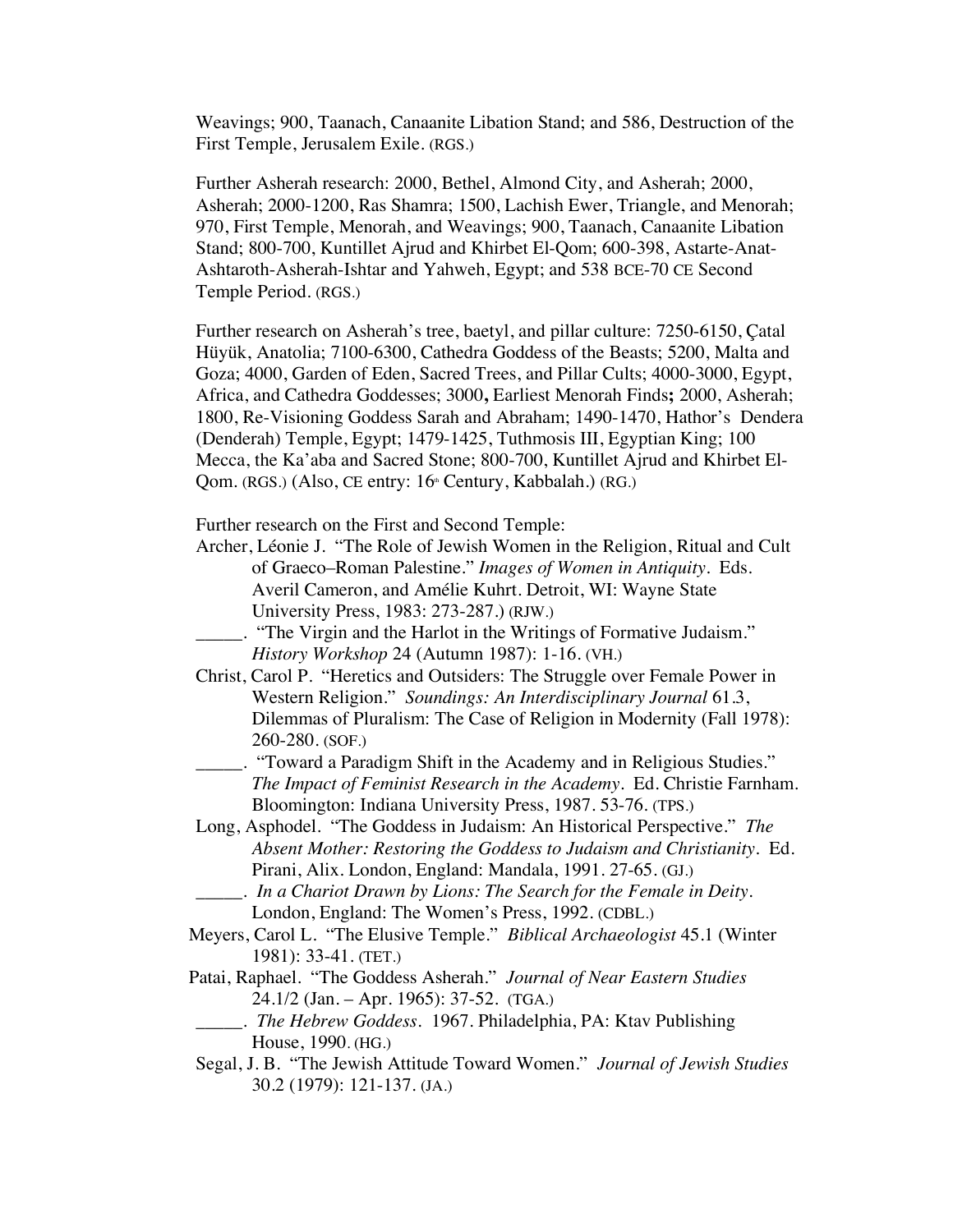Smith, Morton. *Palestinian Parties and Politics That Shaped the Old Testament*. New York, NY: Columbia University Press, 1971. (PPAP.)

Stuckey, Johanna H. *Feminist Spirituality: An Introduction to Feminist Theology in Judaism, Christianity, Islam, and Feminist Goddess Worship.* Toronto, Canada: York Centre for Feminist Research, 1998. (FS.)

\_\_\_\_\_. "The Great Goddesses of the Levant." *Bulletin of the Canadian Society of Mesopotamian Studies* 37 (2002): 127-157. (GGL.)

Further research on Jewish Temples/Synagogues and women*:*

Brooten, Bernadette J. *Women Leaders in the Ancient Synagogue: Inscriptional Evidence and Background Issues*. Chico, CA: Scholars Press, 1982. (WLA.)

Further research on vulva images: 34,000-28,000, Les Eyzies Vulva Engravings, Dordogne Caves; 31,000, Chauvet Cave and Vulva Engravings; 30,000-25,000, Aurignacian Age; 30,000-25,000, Goddess of Willendorf, Austria; 25,000-20,000, Goddess of Laussel; 5300-4300, Climactic Phase and Script in Old Europe; 3000- 2000, Cycladic Goddesses; 2600-2000, Early Bronze Age, Crete, Chthonian; and 400, Celtic Sheela-na-gig. (RGS.) \*

\* For additional CE information, see illustration of a 1600 c. vulva labyrinth design in: Bord, Janet. *Mazes and Labyrinths of the World*. New York, NY: Dutton, 1976. 85, Fig. 127.) **(**MLW.)

Further V/triangle/vulvic research: 70,000, Blombos Cave; 34,000-28,000, Les Eyzies Vulva Engravings, Dordogne Caves; 31,000, Chauvet Cave and Vulva Engravings; 30,000-25,000, The Aurignacian Age; 30,000, Labyrinths, Spirals, and Meanders; 30,000-25,000, Goddess of Willendorf, Austria; 8000/7000-5000, Early Neolithic; 7000-5000, Early Neolithic Crete; 5500-3500, Cucuteni (Tripolye) Culture, Eastern Europe; 5300-4300, Climactic Phase and Script in Old Europe; 4000-3000, Locmariaquer, Brittany Hook Symbology; 4000-3500, Gavrinis, Brittany France; 2000, Asherah; 1900-1800, Dawning of the African Alphabet and the Aniconic Goddess Triangle; 1790-1700, Goddess of Kultepe, Anatolia; and 1500, Lachish Ewer, Triangle, and Menorah. (RGS.)

Further research on *persons persecuted by the canonical tradition may have been disproportionately female*: (SOF: 261.) (PPAP; MPMI; SOF; RDW: 120; SOG: 261; SOTB; DMB; TWB; ATT.) Murder, rape and pillage at Jabesh-gilead - Judges 21:10-24 Murder, rape and pillage of the Midianites - Numbers 31:7-18 More Murder Rape and Pillage - Deuteronomy 20:10-14 Laws of Rape - Deuteronomy 22:28-29 Death to the Rape Victim - Deuteronomy 22:23-24 David's Punishment - Polygamy, Rape, Baby Killing, and God's "Forgiveness" - 2 Samuel 12:11-14 Rape of Female Captives - Deuteronomy 21:10-14 Rape and the Spoils of War - Judges 5:30, Judges 5:30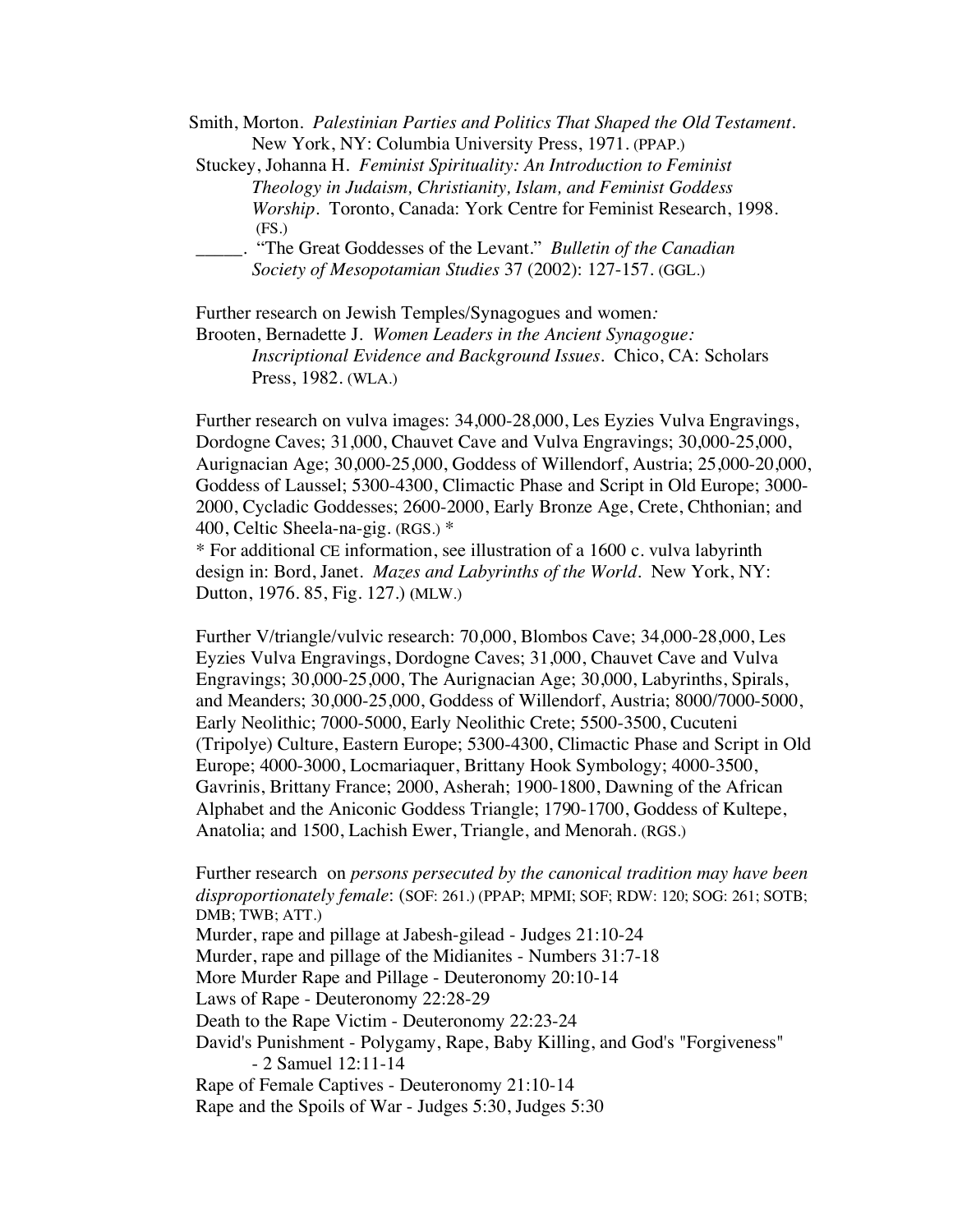Sex Slaves Exodus - 21:7-11, Exodus 21:7-11 God Assists Rape and Plunder - Zechariah 14:1-2

IMAGE: MADABA MAP OF HOLY LAND: MADABA, JORDAN. PHOTO: © GSA. DESCRIPTION: THE MADABA MOSAIC MAP IN THE CHURCH OF ST. GEORGE IN MADABA, JORDAN IS THE OLDEST KNOWN CARTOGRAPHIC ILLUSTRATION OF THE HOLY LAND (ISRAEL AND PALESTINE) PLUS SYRIA AND THE EGYPTIAN NILE AREA. SLIDE LOCATION PETRA, SHEET 11, ROW 2, SLEEVE 4, SLIDE #11J, BCE. CO PET S11\_R2\_SL4\_S11J. VS. > CO\_PET\_S11\_R3\_SL4\_S7J. SHOT ON LOCATION: CHURCH OF ST. GEORGE IN MADABA, JORDAN: BRITISH MUSEUM, LONDON, ENGLAND. NOTE 1: FIELDWORK PROJECT 1989 AND 2002.

IMAGE: MADABA MAP OF HOLY LAND: MADABA, JORDAN. PHOTO: © GSA. DESCRIPTION: THE MADABA MOSAIC MAP IN THE CHURCH OF ST. GEORGE IN MADABA, JORDAN IS THE OLDEST KNOWN CARTOGRAPHIC ILLUSTRATION OF THE HOLY LAND (ISRAEL AND PALESTINE) PLUS SYRIA AND THE EGYPTIAN NILE AREA. SLIDE LOCATION PETRA, SHEET 11, ROW 3, SLEEVE 1, SLIDE #24J, BCE. CO PET S11 R3 SL1 S24J. ON LOCATION: CHURCH OF ST. GEORGE IN MADABA, JORDAN AT THE BRITISH MUSEUM: LONDON, ENGLAND. NOTE 1: FIELDWORK PROJECT 1989 AND 2002.

IMAGE: SECOND TEMPLE: JERUSALEM. PHOTO: © GSA. DESCRIPTION: SECOND TEMPLE OR HEROD'S TEMPLE, JERUSALEM. SLIDE LOCATION BIB ARCH, SHEET 2, ROW 3, SLEEVE 3, SLIDE #17, BCE. CO\_BAR\_S2\_R3\_SL3\_S17.jpg CO\_BAR\_S2\_R3\_SL3\_S17\_ ILL.jpg SHOT ON LOCATION NOTE 1: FIELDWORK PROJECT 1989 - 2002. PHOTO NOTE: ILLUSTRATION TBD, CHRISI KARVONIDES' TEAM.

IMAGE: HEROD'S TEMPLE. PHOTO: © GSA. DESCRIPTION: REPLICA OF HEROD'S TEMPLE. SLIDE LOCATION BIB ARCH, SHEET 2, ROW 4, SLEEVE 1, SLIDE #18, BCE CO\_BAR\_S2\_R4\_SL1\_S18.jpg CO\_BAR\_S2\_R4\_SL1\_S18\_ILL.jpg SHOT ON LOCATION: BRITISH MUSEUM: LONDON, ENGLAND. NOTE 1: FIELDWORK PROJECT 2002. PHOTO NOTE: ILLUSTRATION TBD, CHRISI KARVONIDES' TEAM.

IMAGE: MENORAH ENGRAVED ON AN OIL LAMP: ERICE, SICILY. PHOTO: © GSA. DESCRIPTION: MENORAH (TREE – OF – LIFE) ON OIL LAMP, ERICE SICILY.

SLIDE LOCATION SICILY, SHEET 1, ROW 3, SLEEVE 4, SLIDE #21, BCE. CU\_SIC\_S1\_R3\_SL4\_S21

SHOT ON LOCATION: MUSEO COMUNALE CORDICI: ERICE, SICILY. NOTE 1: FIELDWORK PROJECT 1998.

NOTE 2: ALSO SEE MENORAH KEYWORDS: "MAGDALA STONE" AND "MARY MAGDALA." LOCATION IS 1 CE, CITY OF MAGDALA NEAR GALILEE.

IMAGE: ISRAELITE POLE OR PILLAR CULT [CULTURE] FIGURE OF ASHERAH: CANAANITE.

PHOTO GSA DESCRIPTION: ISRAELITE FIGURE OF ASHERAH HOLDING HER BREASTS ON A PILLAR OR POLE–LIKE BASE, LATE IRON AGE. \*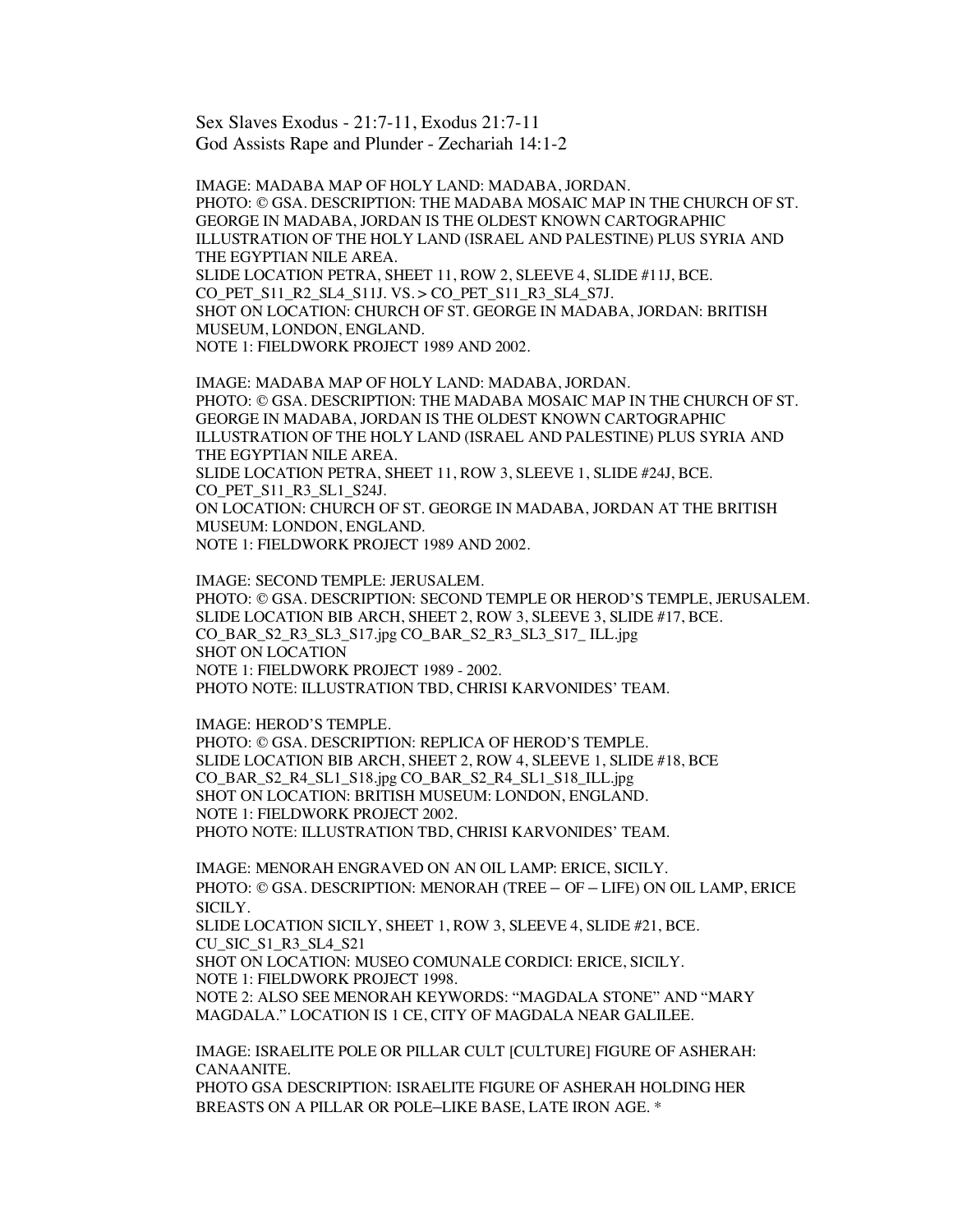SLIDE LOCATION BIB ARCH, SHEET 1, ROW 3, SLEEVE 1, SLIDE #22, 951-586 BCE. CO\_BAR\_S1\_R3\_SL1\_S22.jpg CO\_BAR\_S1\_R3\_SL1\_S22\_ILL.jpg LOCATION: CANAAN.

NOTE 1: \*

BERNARD DIETRICH TRACES THE ORIGINS OF THE PILLAR – TREE CULTS, INCLUDING BAETYLS AND INDWELLING DIVINE REPRESENTATIONS BACK TO THE NEOLITHIC ANATOLIA (TIGR: 8-9; RGS). (RGS: ASHERAH, 2000; TOL: 32-34, 59, 103; GAT: 42-44, 56; HBSRV; TPA: 251; ERE: 666; TIGR: 8-9; STCC; II K 17.10-11.)

NOTE 2:

ASHERAH'S ICONOGRAPHY IS ALL FORMS OF THE TREE MANIFESTED IN RITUAL GROVES, TREES, MAY **POLES**, TEMPLE PILLARS, PRIMEVAL FORESTS, AND GODDESS PILLAR FIGURES WITH FULL NOURISHING BREASTS (AMST: 42-44; AH: 398; COA; APL; RGS).

NOTE 3: FOR FURTHER ASHERAH IMAGES SEE, (HG: PLATES 1, 5, 6 AND 7.) NOTE 4: FIELDWORK PROJECT.

PHOTO NOTE: © BIBLICAL ARCHAEOLOGY SOCIETY (1989).

PHOTO NOTE: ILLUSTRATION TBD, CHRISI KARVONIDES' TEAM.

IMAGE: INANNA (OR ASHERAH) PRESENTING HER BREASTS: ANCIENT IRAN. PHOTO: © GSA. DESCRIPTION: INANNA (OR ASHERAH) HOLDING HER BREASTS, ANCIENT IRAN.

SLIDE LOCATION NEAR EAST, SHEET 12, ROW 2, SLEEVE 3, SLIDE #31, BCE. CU\_NEA\_S12\_R2\_SL3\_S31.jpg

SHOT ON LOCATION: BRITISH MUSEUM: LONDON, ENGLAND.

NOTE 1:

DURING IRON AGE II (C. 930-730 BCE OR ALTERNATE DATE, 1100-800 BCE) PILLAR FIGURES OF JUDAHITE GODDESS ASHERAH PRESENTING HER BREASTS WAS WELL KNOWN \* (GAT: 42-44; RGS). (SOURCE: ENTRY ABOVE.)

NOTE 2: \* (THIS WAS ALSO TRUE OF GODDESS PINIKIR/KIRIRISHA.) (WA: 222.) NOTE 3: "IN THE IMAGERY ASSOCIATED WITH MOTHER GODDESS, THE REPRESENTATION OF BREASTS AND WOMB IS 'A FORM OF DIVINE EPIPHANY*'* (SGE: 30, n. 60; TGM: 128).*"*

NOTE  $4$ <sup>.</sup>

ASHERAH'S ICONOGRAPHY IS ALSO ALL FORMS OF THE TREE MANIFESTED IN RITUAL GROVES, TREES, MAY POLES, TEMPLE PILLARS, PRIMEVAL FORESTS, AND GODDESS PILLAR FIGURES WITH FULL NOURISHING BREASTS (AMST: 42-44; AH: 398; COA; APL; RGS). (SOURCE: ENTRY ABOVE.)

NOTE 5: FOR FURTHER ASHERAH IMAGES SEE, (HG: PLATES 1, 5, 6 AND 7.) NOTE 6: FIELDWORK PROJECT 2002.

IMAGE: TANIT WITH BULL (EL OR BA'AL HAMMON): TUNIS, TUNISIA. PHOTO: © GSA. DESCRIPTION: VOTIVE STELE INCLUDING TANIT WITH BULL (CHIEF GOD EL OR BA'AL HAMMON). (MOO: 376.) LUNAR SYMBOLS, AND ROSETTES.

SLIDE LOCATION TUNIS, TUNISIA, SHEET 4, ROW 2, SLEEVE 3, SLIDE #37C, BCE. CO\_TUN\_S4\_R2\_SL3\_S37C.jpg

SHOT ON LOCATION: BARDO MUSEUM: TUNIS, TUNISIA.

NOTE 1: "BAAL HAMMON IS AN OLD EPITHET OF EL (CMWE)." NOTE 2: "THE WORSHIP OF BAAL HAMON [BA'AL HAMMON] IS BEST KNOWN, BEGINNING IN THE SIXTH CENTURY AT PUNIC SITES (MOO: 371)." NOTE 3: FYI (DPA: LXXXVIII, #Z 136-137.) NOTE 4: FIELDWORK PROJECT 1989.